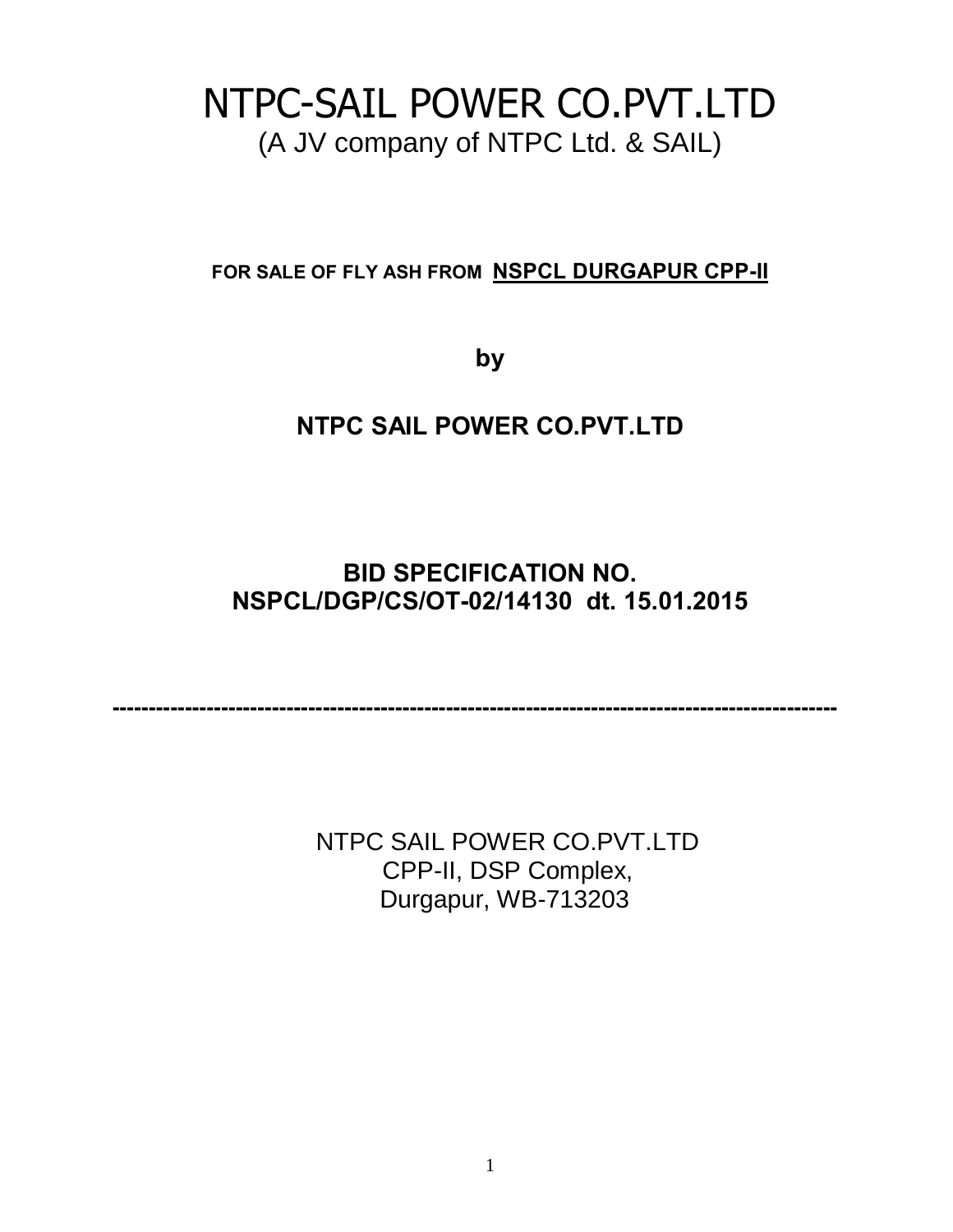## **Table of Contents**

| SI.              | Description                                                                                                                                                                                                                                                                                                                                                                                                                                                                                              | Page No        |
|------------------|----------------------------------------------------------------------------------------------------------------------------------------------------------------------------------------------------------------------------------------------------------------------------------------------------------------------------------------------------------------------------------------------------------------------------------------------------------------------------------------------------------|----------------|
| 1                | Introduction                                                                                                                                                                                                                                                                                                                                                                                                                                                                                             | 4              |
| $\overline{2}$   | Scope of Supply                                                                                                                                                                                                                                                                                                                                                                                                                                                                                          | $\overline{4}$ |
| $\overline{3}$   | <b>Bidding Document</b>                                                                                                                                                                                                                                                                                                                                                                                                                                                                                  | 4              |
| $\overline{4}$   | Downloading of Bid Documents                                                                                                                                                                                                                                                                                                                                                                                                                                                                             | 5              |
|                  | A complete set of prescribed Bid Documents can also be downloaded from the<br>websites mentioned at Para 9 below. However payment of Rs.5000/- towards the<br>cost of bid documents has to be submitted separately along with submitted Bid in<br>the form of Demand Draft in favour of NTPC SAIL POWER CO.PVT.LTD+<br>payable at Durgapur. Non-Submission of separate Demand Draft towards Bid<br>Documents downloaded from website shall render the bid invalid and will not be<br>considered further. |                |
| 5                | <b>Bid Security</b>                                                                                                                                                                                                                                                                                                                                                                                                                                                                                      | 5              |
| 6                | Qualifying Requirements for the Bidders<br>Note: - (i) Balance Sheet                                                                                                                                                                                                                                                                                                                                                                                                                                     | 5              |
| $\overline{7}$   | Deadline for submission of Bids                                                                                                                                                                                                                                                                                                                                                                                                                                                                          | 5              |
| 8                | Address for issue of bid document, communication and submission                                                                                                                                                                                                                                                                                                                                                                                                                                          | 6              |
| $\boldsymbol{9}$ | Websites:                                                                                                                                                                                                                                                                                                                                                                                                                                                                                                | 6              |
| 10               | <b>Definations</b>                                                                                                                                                                                                                                                                                                                                                                                                                                                                                       | $\overline{7}$ |
| 11               | <b>INSTRUCTIONS TO BIDDER</b><br>Introduction                                                                                                                                                                                                                                                                                                                                                                                                                                                            | 9              |
| 12               | Scope of Supply                                                                                                                                                                                                                                                                                                                                                                                                                                                                                          | 9              |
| 13               | The Bidding Documents                                                                                                                                                                                                                                                                                                                                                                                                                                                                                    | 9              |
| 14               | Validity of Bids                                                                                                                                                                                                                                                                                                                                                                                                                                                                                         | 9              |
| 15               | <b>Bid Security</b>                                                                                                                                                                                                                                                                                                                                                                                                                                                                                      | 9              |
| 16               | <b>Submission of Bids</b>                                                                                                                                                                                                                                                                                                                                                                                                                                                                                | 10             |
| $\overline{18}$  | Late Bids                                                                                                                                                                                                                                                                                                                                                                                                                                                                                                | 11             |
| 19               | Modification and Withdrawal of Bids                                                                                                                                                                                                                                                                                                                                                                                                                                                                      | 11             |
| 20               | Opening of Bids                                                                                                                                                                                                                                                                                                                                                                                                                                                                                          | 11             |
| $\overline{21}$  | Supplier & Right to accept any Bid or to reject any or all Bids                                                                                                                                                                                                                                                                                                                                                                                                                                          | 11             |
| $\overline{22}$  | Supplier & Right to Vary quantities at the Time of allocation / supply                                                                                                                                                                                                                                                                                                                                                                                                                                   | 11             |
| 23               | <b>Contract Performance Guarantee (CPG)</b>                                                                                                                                                                                                                                                                                                                                                                                                                                                              | 12             |
| 24               | Qualifying Requirements for the Bidders                                                                                                                                                                                                                                                                                                                                                                                                                                                                  | 12             |
|                  | Note: - (i) Balance Sheet                                                                                                                                                                                                                                                                                                                                                                                                                                                                                |                |
| 25               | Understanding and Clarification of Bid Documents                                                                                                                                                                                                                                                                                                                                                                                                                                                         | 12             |
| 26               | Award for supply of Fly Ash                                                                                                                                                                                                                                                                                                                                                                                                                                                                              | 12             |
| 27               | <b>Bid Proposal Schedule</b>                                                                                                                                                                                                                                                                                                                                                                                                                                                                             | 13             |
| 28               | Uniform Bid quantity over the allocation period                                                                                                                                                                                                                                                                                                                                                                                                                                                          | 13             |
| 29               | <b>Check List</b>                                                                                                                                                                                                                                                                                                                                                                                                                                                                                        | 13             |
| 31               | <b>GENERAL CONDITIONS OF SUPPLY</b>                                                                                                                                                                                                                                                                                                                                                                                                                                                                      | 14             |
|                  | Acquaintances of local conditions                                                                                                                                                                                                                                                                                                                                                                                                                                                                        |                |
| 34               | Examination of Bids and Determination of Responsiveness                                                                                                                                                                                                                                                                                                                                                                                                                                                  | 14             |
| $\overline{35}$  | <b>Correction of Arithmetical errors</b>                                                                                                                                                                                                                                                                                                                                                                                                                                                                 | 14             |
| 39               | Insurance                                                                                                                                                                                                                                                                                                                                                                                                                                                                                                | 16             |
| 40               | Suspension of the supply                                                                                                                                                                                                                                                                                                                                                                                                                                                                                 | 16             |
| 41               | Indemnity for defense of Suits                                                                                                                                                                                                                                                                                                                                                                                                                                                                           | 16             |
| 42               | Recovery of Sums Due                                                                                                                                                                                                                                                                                                                                                                                                                                                                                     | 16             |
| 43               | <b>Safety Requirements</b>                                                                                                                                                                                                                                                                                                                                                                                                                                                                               | 16             |
| 44               | <b>Disorderly Conduct</b>                                                                                                                                                                                                                                                                                                                                                                                                                                                                                | 17             |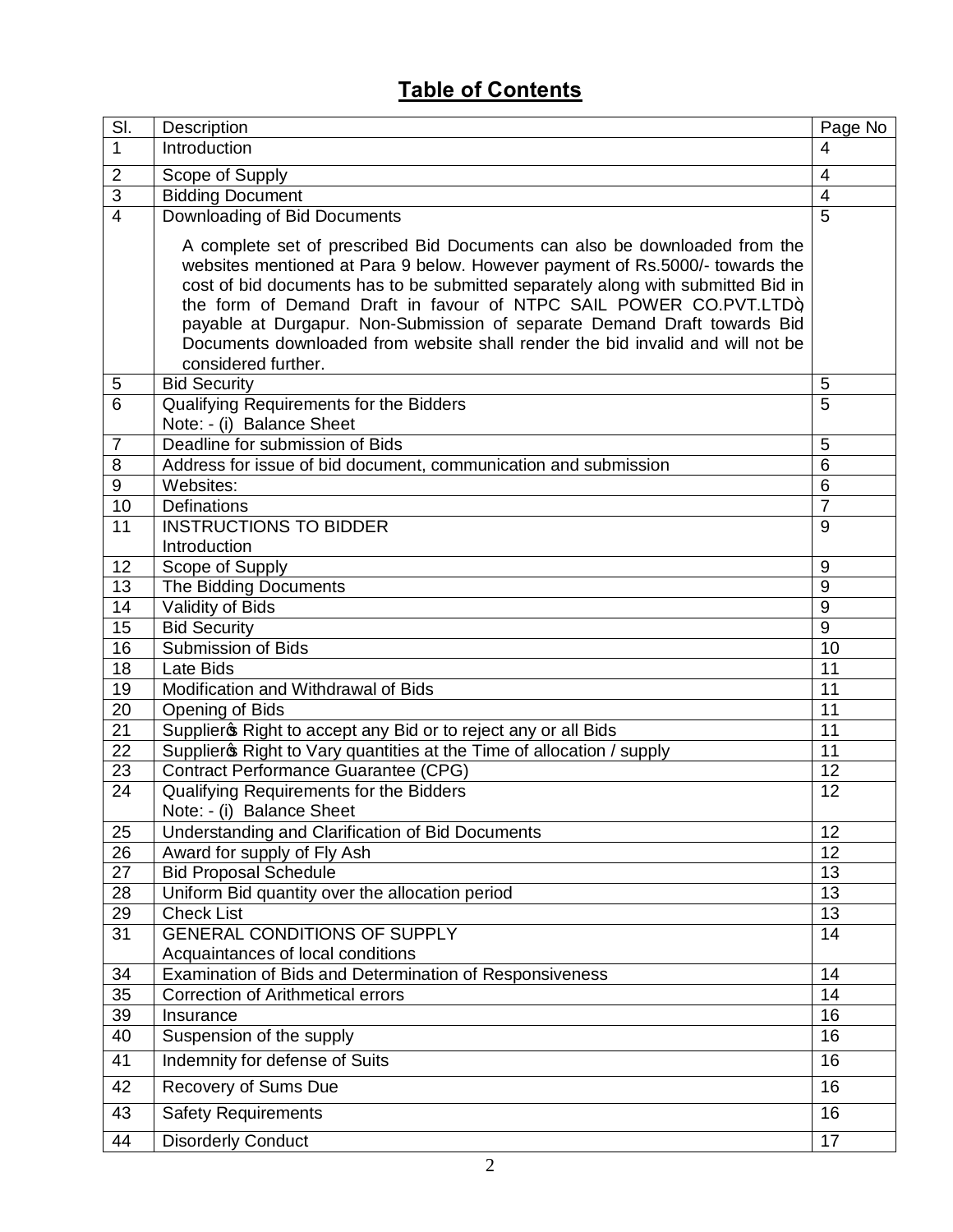| 46 | Source of Fly Ash                                                                    | 18              |  |
|----|--------------------------------------------------------------------------------------|-----------------|--|
|    | a. Source of fly ash of the station and its respective location details are given in |                 |  |
|    | Clause 12.c of <b>±nstructions to Bidderg</b>                                        |                 |  |
| 47 | Scope of Supply                                                                      | 18              |  |
| 48 | <b>Working Hours</b>                                                                 | 18              |  |
| 49 | <b>Delivery Point</b>                                                                | $\overline{18}$ |  |
| 50 | Quality of fly ash                                                                   | 18              |  |
| 51 | Methodology for Pricing                                                              | 18              |  |
| 52 | Price & Bidding Methodology                                                          | 18              |  |
| 53 | <b>Evaluation Criterion of Bids</b>                                                  | 19              |  |
| 60 | Weighment for invoicing                                                              | 19              |  |
| 64 | Taxes, Duties, Levies etc                                                            | 20              |  |
| 65 | Delivery                                                                             | 21              |  |
| 67 | <b>Billing</b>                                                                       | 21              |  |
|    | <b>ANNEXURES</b>                                                                     |                 |  |
|    | Annexure - I A BID QUANTITY SCHEDULE FOR SUPPLY OF FLY ASH                           | 22              |  |
|    | Annexure . 1 B SCHEDULE FOR QUALIFYING REQUIREMENTS                                  | 23              |  |
|    | STATEMENT OF DEVIATIONS/ EXCLUSIONS<br>Annexure, II                                  | 24              |  |
|    | Annexure- III CHECK LIST FOR SUBMISSION ALONG WITH DOCUMENTS                         | 25              |  |
|    | UNDERTAKING FOR USAGES OF FLY ASH<br>Annexure-IV                                     | 26              |  |
|    | Proforma of BANK GUARANTEE FOR %CONTRACT<br>Annexure-V                               | 27              |  |
|    | PERFORMANCE GUARANTEE (CPG)+                                                         |                 |  |
|    | Annexure . VI Pro forma for extension of Bank Guarantee                              | 29              |  |
|    | Annexure- VII Pro forma of Bank Guarantee for % and Security+                        | 30              |  |
|    | Annexure . VIII List of the Banks                                                    | $\overline{32}$ |  |
|    | <b>Bidder Details</b><br>Annexure-IX                                                 | 36              |  |
|    | Form for Acceptance of NSPCL Fraud Policy<br>Annexure- X                             | 37              |  |
|    | <b>EMD Submission</b><br>Annexure-XI                                                 | 38              |  |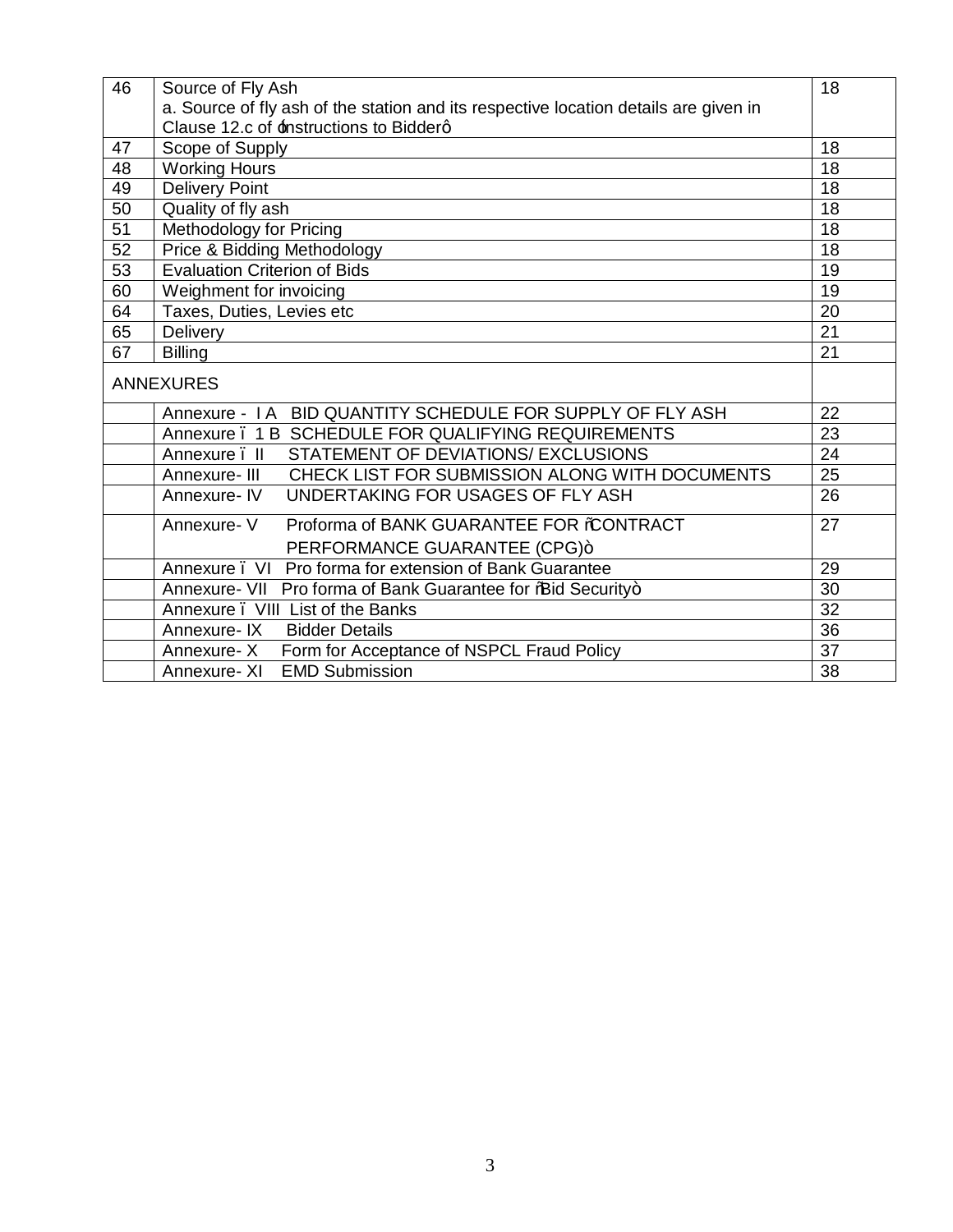### NTPC SAIL POWER CO.PVT.LTD (A JV company of NTPC Ltd. & SAIL)

#### **INVITATION FOR BIDS FOR SUPPLY OF FLY ASH FROM NSPCL DURGAPUR CPP-II**

#### **Tender No : NSPCL/DGP/CS/OT-02/14130 Date : 15.01.2015**

#### **1. Introduction**

NTPC SAIL POWER CO.PVT.LTD. (henceforth referred to as NSPCL) intends to promote utilization of fly ash as resource material. To facilitate this, NSPCL wishes to supply fly ash for a period of 01 (One) year. NSPCL thus invites bids from eligible and interested buyers for supply of fly ash from the **NSPCL DURGAPUR CAPTIVE POWER PLANT-II** (henceforth referred to as NSPCL or NSPCL Durgapur) as mentioned below:

#### **2. Scope of Supply:**

The fly ash shall be supplied to the interested buyers from the designated delivery point(s) **i.e. ash Silo** chute of the captive power plant. The buyer(s) shall make arrangements for taking delivery in their own bulkers or closed trucks. The quantities available for supply from 2 x 60MW units of NSPCL Durgapur is brought out as under:

| <b>Power</b><br><b>Stations</b><br>Location | <b>Quantity available</b> | Fly Ash quality<br>to be supplied | <b>Period</b><br>οf<br><b>Supply</b> |
|---------------------------------------------|---------------------------|-----------------------------------|--------------------------------------|
| NSPCL Durgapur, CPP-II,<br>DSP Complex,     | 1,60,000 MT / Annum       | On <b>"as</b><br>available" basis | (One)<br>01<br>year                  |
| Durgapur,<br>WB-713203                      |                           |                                   |                                      |

#### **3. Bidding Document**

 Detailed conditions and scope of work are given in the bid documents, which can be obtained from the address given below at **para 8** as per the following schedule, or can be accessed & downloaded from the websites referred to at **Para 9** below with payment of cost of bid document:-

| Bid Document No.                                 | : NSPCL/DGP/CS/OT-02/14130<br>Date-15.01.2015                                                                        |  |  |
|--------------------------------------------------|----------------------------------------------------------------------------------------------------------------------|--|--|
| Cost of Bid Document<br>(payable by DD only)     | : Rs. 5000/- in favour of %NTPC SAIL POWER CO.PVT.LTD+<br>payable at Durgapur                                        |  |  |
| Period of supply                                 | : One $(01)$ year                                                                                                    |  |  |
| <b>Issue of Bid</b><br>Documents up to           | : 28.02.2015                                                                                                         |  |  |
| Time of Issue                                    | : 10:00 AM to 5.00 PM (on all working days) from NSPCL,<br>Durgapur Office.                                          |  |  |
| Submission of Bids                               | : $06.03.2015$ up to 3.00 PM                                                                                         |  |  |
| <b>Bid Opening Date</b><br>& Time of Part-I Bid. | : $06.03.2015$ at 3.30 PM                                                                                            |  |  |
| <b>Bid Security</b>                              | i) Rs.2 lacs for Bid Quantity upto 50,000 MT/annum<br>ii) Rs.5 lacs for Bid Quantity for 50000 MT/annum & above      |  |  |
| Price Bid Opening.                               | Price Bid will be opened of qualified bidders as per Part-I Bid.<br>The Bid Opening Date will be intimated Later on. |  |  |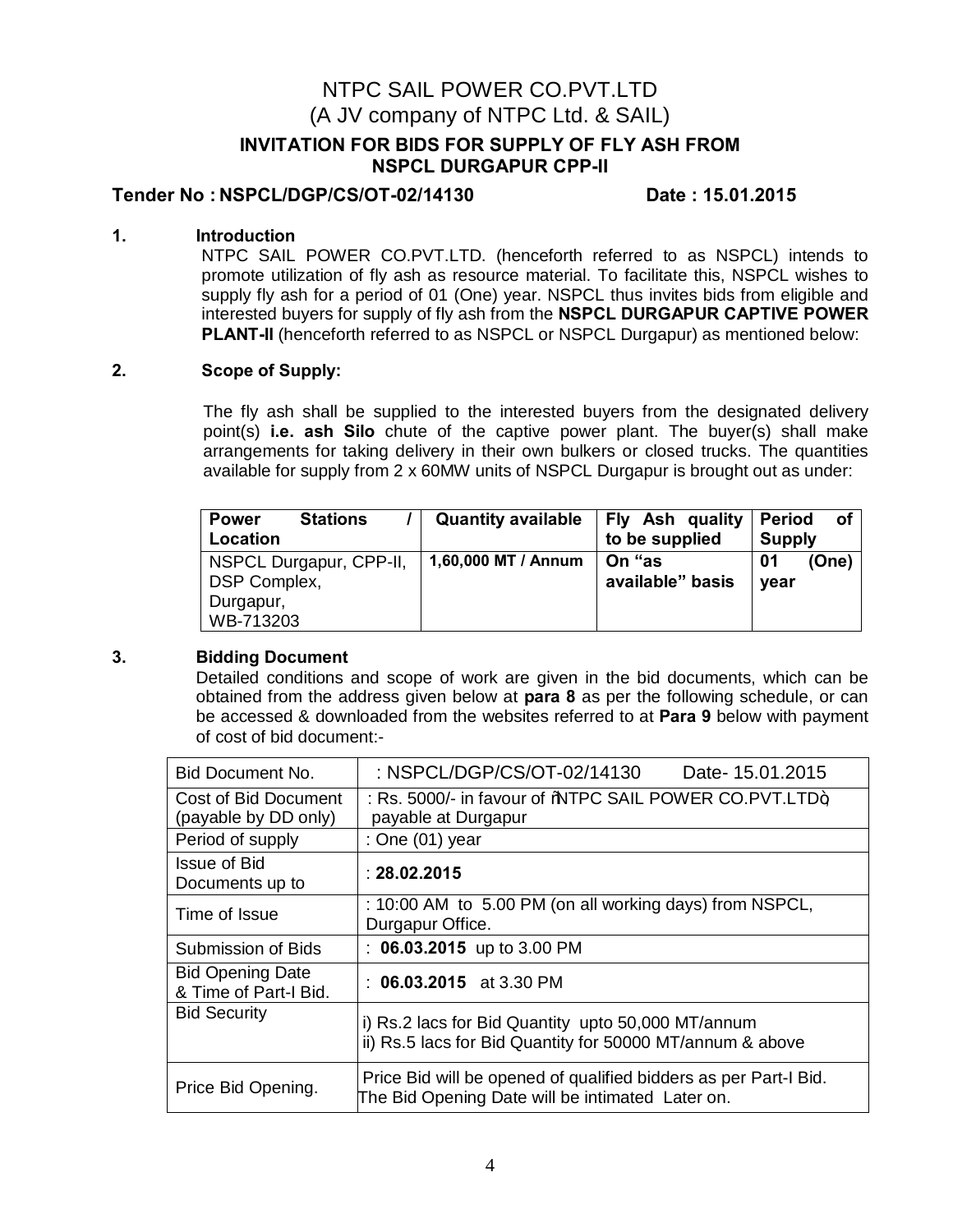#### **4. Downloading of Bid Documents (Free of Cost)**

**Incase bid documents have been downloaded from web site, payment of Rs.5000/- towards the cost of bid documents has to be submitted separately along with submitted Bid in the form of Demand Draft in favour of NTPC SAIL POWER CO.PVT.LTD", payable at Durgapur. Non-Submission of separate Demand Draft towards Bid Documents downloaded from website shall render the bid invalid and will not be considered further.**

#### **5. Bid Security**

- a) All Bids must be accompanied by requisite amount of **Bid Security** as per **para 3** above in the form of Bank Guarantee/Crossed Demand Draft in favour of "NTPC SAIL POWER CO.PVT.LTD+ payable at Durgapur. List of Banks is available in **Annexure VIII** of Bid Document.
- b) Bids not accompanied by requisite Bid Security, in a separate sealed envelope or bids accompanied by Bid Security of inadequate value or not in acceptable form shall not be entertained and in such cases bids shall be returned to the bidders without being opened.

#### **6. Qualifying Requirements for the Bidders**

- a) Bidder should be an individual, a partnership firm or a company.
- b) The average turnover of the bidder for the last three financial years should be at least i) Rs.10 Lakhs/ Annum for the bid quantity up to 50000 MT/ Annum and,

 ii) Rs.25 Lakhs/ Anum for the bid quantity > 50000 MT/Annum and up to 160000 MT/ Annum.

- c) In case of existing or newly formed firm/company the turn over of either its own or the turnover of the other firm / company in which major share holder/promoter/partner is also the major shareholder/promoter/partner in bidding company may be considered but not in combination of both.
- d) At the time of submitting the bid document, bidders shall submit an undertaking of utilizing the Fly Ash in Cement, Construction or any other Ash based product / Industry.

#### **Note: - Balance Sheet**

**Audited balance sheets showing the business turnover and profit & loss account for last three financial years of the company on whose turnover qualification has been sought should also be submitted along with the proposal. (Individual or a partnership firm or a company not falling under statutory requirement of audit, has to submit a certificate from Chartered Accountant certifying the average turnover of the last three Financial Years indicating the year wise turnover).**

#### **7. Deadline for submission of Bids**

- a) Bids will be received and opened by the supplier at the address specified in **para 8** below as per time schedule indicated at **para 3** above respectively.
- b) The Bidder has the option of sending the bid by registered post / speed post or by submitting the bid in person, so as to reach by the date and time indicated in **para 3** above.
- c) Bids submitted by fax/telex/telegram will not be accepted under any circumstances whatsoever.
- d) In case the date of Bid opening happens to fall on a holiday, the next working day will be the date of Bid opening.
- e) NSPCL reserves the right to reject any/all bid(s) which is/are not submitted according to the bid instructions.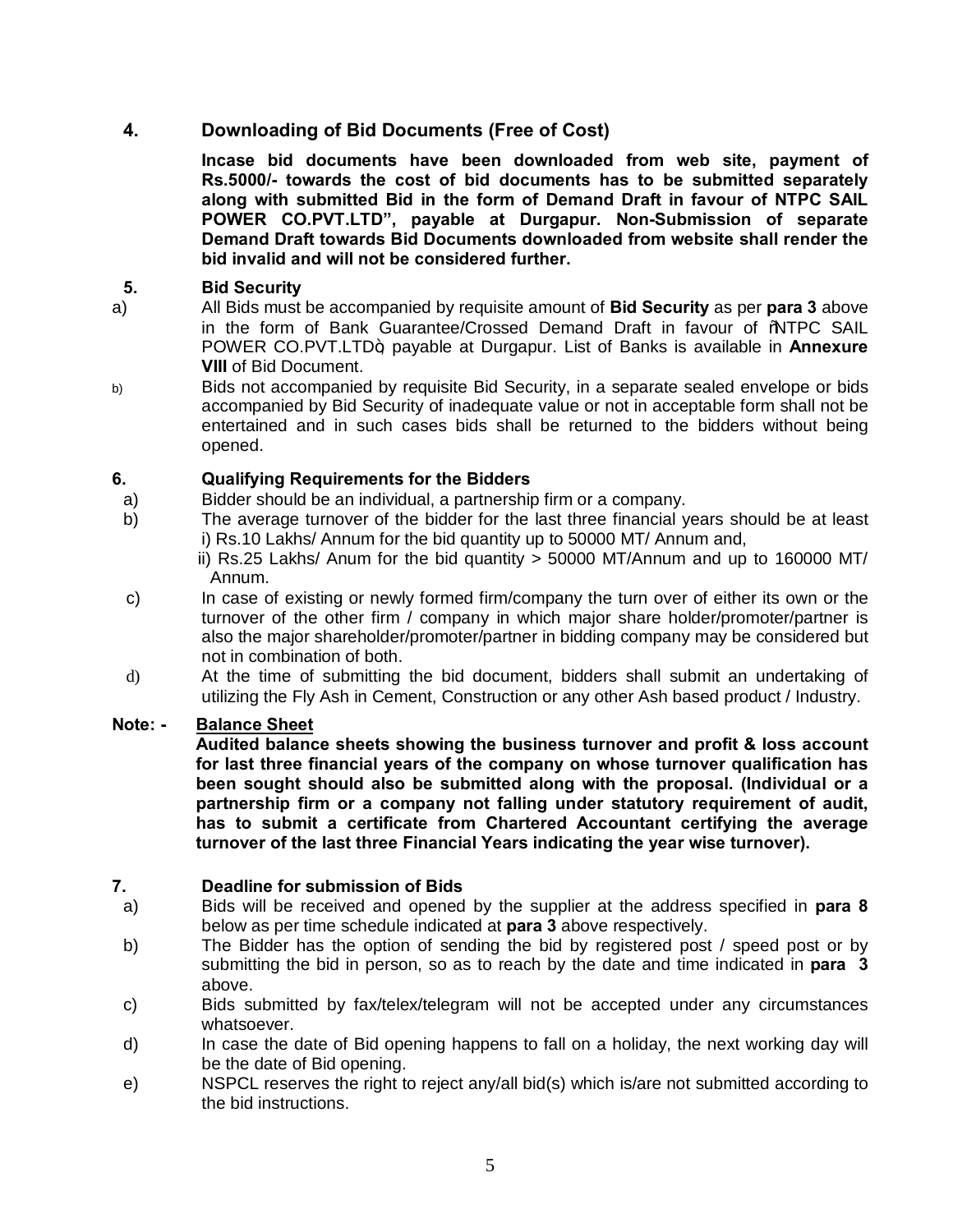### **8. Address for issue of bid document, communication and bid submission:**

Additional General Manager (Contract & Materials), NSPCL, CPP-II, DSP Complex, Durgapur, Dist- Burdwan, West Bengal-713203 Tel: 0343 – 2005080/2002376/2005085/2005090 Fax: 0343. 2002395 Email: nspcldgp.cm@gmail.com

#### **9. Websites: -**

For referring to Invitation for Bids, Bid documents and downloading of the same following websites may be referred to: -

[www.nspcl.co.in,](http://www.nspcl.co.in/) or [www.ntpctender.com](http://www.ntpctender.com/)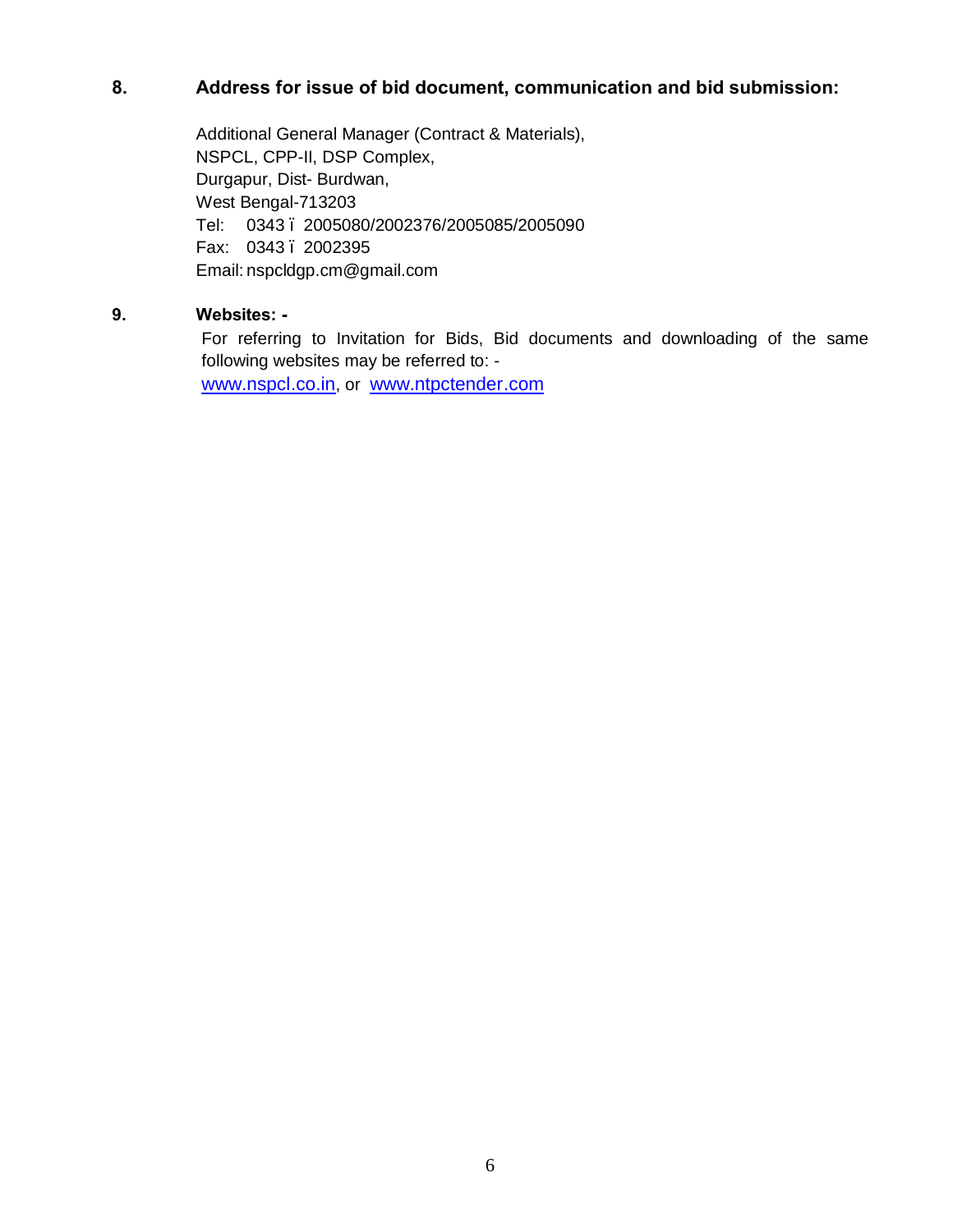### **DEFINITIONS**

#### **10 In this contract, following terms shall be interpreted as:**

- 10.1 . <sup>The</sup> The Contract+ shall mean the issuance of award letter which will constitute the formation of the Contract.
- 10.2 *W*ahe Contract Value+ means the consideration payable to the suppliers under the Contract for the full and proper performance of its contractual obligations.
- 10.3 %Day+means calendar day.
- 10.4 "Effective Date" means the date on which this Contract becomes effective (i.e. issue date of LOA).
- 10.5 %GCS+means General Conditions of Supply contained in this document.
- 10.6 % SCS+ means Special Conditions of Supply contained in this document.
- 10.7 *Whe Buyer+which expression shall unless repugnant to the context or meaning thereof be* deemed to include its successors and permitted assigns.
- 10.8 <br>
Supplier+(i.e. NSPCL) which expression shall unless repugnant to the context or meaning thereof be deemed to include its successors and permitted assigns.
- 10.9 "Acceptable Bank" means any of the banks referred to in **Annexure – VIII** List of the Banks.
- 10.10 Awarded Quantity/Annual Contract Quantity/Annual Allocated Quantity is the quantity of fly ash as finalized by NSPCL for award during a year and shall be expressed in Metric Tonne (MT) per annum.
- 10.11 % "Arbitration Act+ means the Indian Arbitration and Conciliation Act, 1996, as amended and modified from time to time, including any re-enactment thereof.
- 10.12 Metric Tonne (MT) means 1000 Kilograms.
- 10.13 % Contract Term/Period+means duration of the contract together with any extension period.
- 10.14 % Delivery Point means the chutes of the designated fly ash silos.
- 10.15 Dispute/Dispute Notice Refer **clause 36** of bid documents.
- 10.16 "Engineer in charge" means the officer appointed in writing by NSPCL to act as an engineer from time to time.
- 10.17 % First Off take+means the date of first off take of fly ash, by the buyer at Delivery Point in accordance with this Agreement.
- 10.18 "Force Majeure" shall have the meaning ascribed to it under **clause 38** of bid documents.
- 10.19 %Governmental Instrumentality+ means any central/state ministry, agency, inspectorate, department, authority, commission or any regional or municipal authority thereof, which exercises any sovereign/state function in India or otherwise in relation to the performance of this Agreement by either Party including any licensing authority.
- 10.20 % aw(s)+ means applicable laws, rules, regulations, judgments, decrees, or other legislative measures having the force of law or issued by any government agency, instrumentality, body or legislature, National, State or local authority or a court of competent Jurisdiction.
- 10.21 **"Quarter**+ refers to the period from the scheduled date of start till completion of 03 months and subsequently so on till expiry of contract.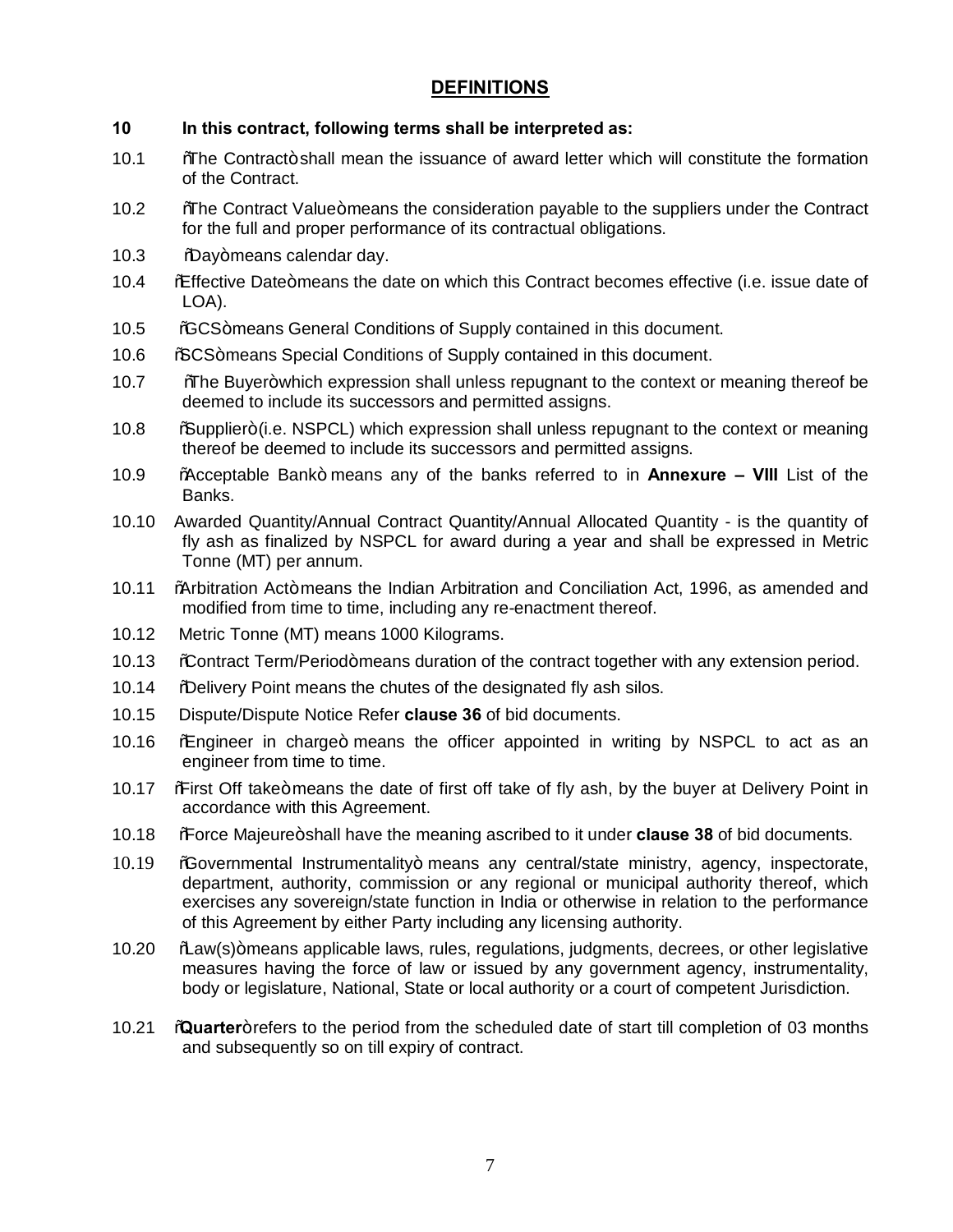### **INSTRUCTIONS TO BIDDER**

#### 11. **Introduction**

 NTPC SAIL POWER CO.PVT.LTD., A joint venture of NTPC Ltd & SAIL, having its registered office at 4<sup>th</sup> Floor, NBCC Tower, 15 Bhikaji Cama Place, New Delhi-110066 and its Plant address at CPP-II, DSP Complex, Distt-Burdwan, Durgapur – 713203(WB) (hereinafter called *S*upplier+) will receive bids for Supply of fly ash from the NSPCL Durgapur Captive Power plant-II mentioned in the invitation for bid.

#### 12. **Scope of Supply**

- a) NSPCL invites bids as specified in the bid document for the **Supply of fly ash** to the domestic users from the designated delivery points in the buyer op bulkers/closed trucks only on as is where is basis.
- b) The scope of bidder under this tender is to take delivery of fly ash from the designated delivery point of 2 x 60MW units **(Ash Silo chute)** of the Station, as detailed in the bid document, in their own bulkers/closed trucks only.
- $\epsilon$ ) Total quantity of fly ash in MT from the Station is available tentatively on yearly basis as per details given hereunder -

| <b>Power Stations / Location</b>                                  | Quantity<br>available  | Fly Ash quality<br>to be supplied    | <b>of</b><br><b>Period</b><br><b>Supply</b> |
|-------------------------------------------------------------------|------------------------|--------------------------------------|---------------------------------------------|
| NSPCL Durgapur, CPP-II,<br>DSP Complex,<br>Durgapur,<br>WB-713203 | 1,60,000 MT /<br>Annum | On <b>"as</b><br>available"<br>basis | 01<br>(One)<br>year                         |

#### 13. **The Bidding Documents**

The Bidding Documents shall comprise of following:

- · Invitation for Bid
- · Instructions to Bidders
- General Conditions of Supply
- · Special Conditions of Supply
- **Bid Quantity Schedule**
- · Sample forms

#### 14. **Validity of Bids**

 The Bidder shall keep the bid valid for a minimum period of one hundred eighty (180) days from the date of opening of the bid.

#### 15. **Bid Security**

- a) Bid is to be submitted with bid security in a separate sealed envelope along with envelop of Bid Quantity Schedule stated at **Annexure I A**.
- b) The value of the Bid Security is as mentioned in Invitation for Bid at **Para 3**.
- c) The Bid Security offered shall be in the form of Bank Guarantee (as per Format at **Annexure VII**) / Crossed Bank Draft in favour of NTPC SAIL POWER CO.PVT.LTD", payable at Durgapur. List of Banks is available in **Annexure VIII** of Bid Document.
- d) Bids not accompanied by requisite Bid Security in a separate sealed envelope or bids accompanied by Bid Security of inadequate value or not in acceptable form shall not be entertained and in such cases bids shall be returned to the bidders without being opened.
- e) Bid security of unsuccessful bidders shall be returned as promptly as possible, but not later than 60 days after the expiration of the bid validity period.
- f) Bid Security of successful Bidder (s) shall be returned only after submission of requisite amount of Contract Performance Guarantee (CPG).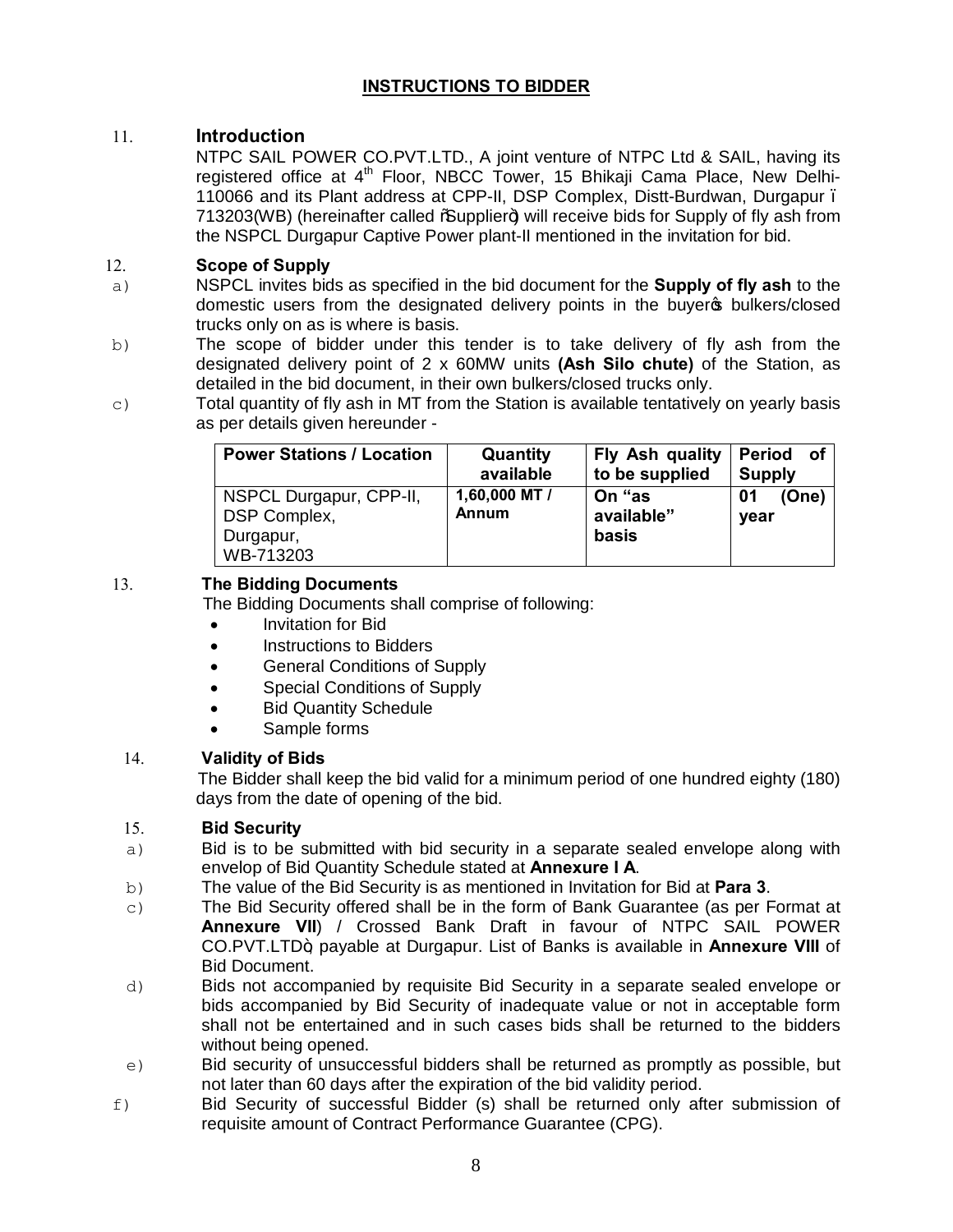- g) The Bid Security shall remain valid for a period of **30 days** beyond the validity period of the bid. However, in exceptional circumstances, the Supplier may solicit the bidder to consent to an extension of bid validity period along with the extension of bid security.
- 16. **Submission of Bids**
- a) **Incase bid documents have been downloaded from web site, payment of Rs.5000/- towards the cost of bid documents has to be submitted separately along with submitted Bid in the form of Demand Draft in favour of NTPC SAIL POWER CO.PVT.LTD", payable at Durgapur. Non-Submission of separate Demand Draft towards Bid Documents downloaded from website shall render the bid invalid and will not be considered further.**
- b) Sealing and Marking of Bids
- **i)** All bids shall be prepared by typing or printing with indelible black ink in the Bid Quantity Schedule stated at **Annexure I A**.
- ii) **Each Bidder shall submit one original and two (2) copies** of the original of the proposals, in % caled cover+. All bids will be superscribed as Original, 1st copy, 2nd copy and incase of any discrepancy between them, original will prevail.
- iii) The Bidder shall enclose the original and each copy of the bid in separate sealed envelopes, duly marking the envelopes as %QRIGINAL+and %COPY+.
- iv) The envelopes containing the original and copies along with the envelope of bid security shall then be enclosed in another main envelope.
- v) The inner and outer envelopes shall bear the name and address of the Bidder, be addressed to the Supplier. In addition the left hand top corner of the main envelope of the container should indicate the tender enquiry number and the bid opening date and time and also bear statement %QO NOT OPEN BEFORE (date and time) + and time specified in the tender.
- c) Proposal submitted in any other format than the Bid Quantity Schedule are liable to be rejected forthwith without assigning any reason thereof.
- d) In case the date of tender/ Bid opening happens to fall on holiday, the next working day will be the date of tender/ Bid opening, and no other intimation in this regard will be given.
- e) The Supplier reserves the right to reject any/all bid(s) which is/are not submitted according to the aforesaid instructions.

#### **17. Signature of Bids**

- a. The bid must contain the full name, complete address of residence and place of business of the person or persons making the bid and shall be sealed by the Bidder with his usual signature. The names of all persons signing should also be typed or printed below the signature.
- b. Bid by a partnership Firm must be furnished with full names of all partners and their full residential addresses and be signed with the partnership name, followed by the signature(s) names(s) and designation(s) of the authorized partner(s) or other authorized representative(s).
- c. Bid by Corporation/Company (both public & private) must be signed with the legal name of the Corporation/Company by the President, Chief Executive Officer, Managing Director or by the Secretary or other person or persons authorized to bid on behalf of such Corporation/Company in the matter.
- d. A proposal by the person who affixes to his signature the word  $\angle P$ residentg  $\angle EOq$ **Managing Directorgor Secretaryg Agentgor other designation without disclosing his** principal will be rejected forthwith.
- e. Satisfactory evidence of authority of the person signing on behalf of the Bidder shall be furnished along with the bid.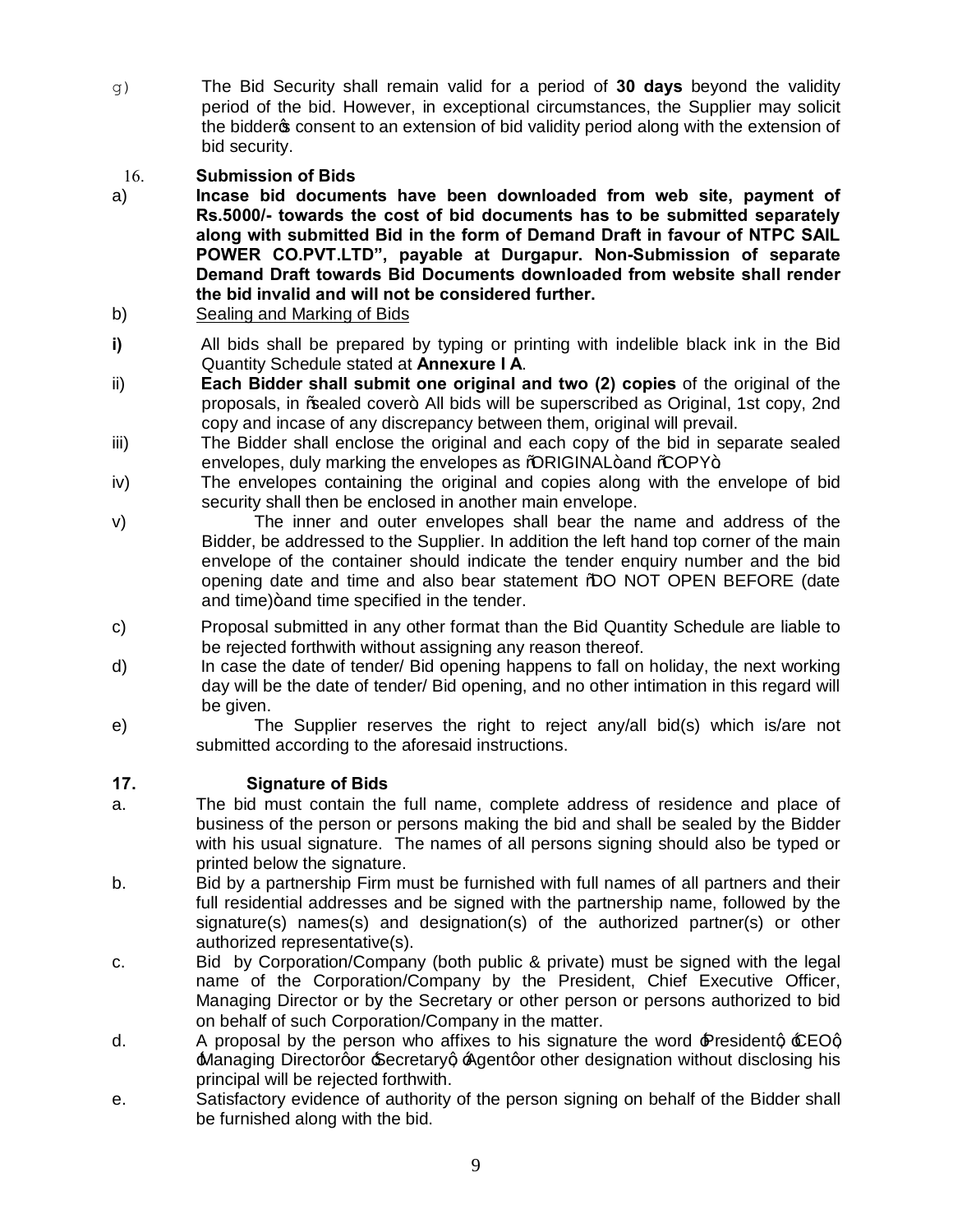- f. The Bidder op name stated on the proposal shall be the exact legal name of the person/firm/company.
- g. The person or persons signing the bids shall initial any interlineations, overwriting to correct errors, erasures or other changes in the bid documents.
- h. In case of partnership firm, the authenticated photocopy of the partnership Deed, Registration certificate of Firm and the specimen signatures of all the partners of the Firm duly attested by their Bankers must be sent along with the proposal.
- i. In case of public or private Companies, the up to date amended and Certified True Copy of the Memorandum & Article of association of the Company, certificate of Incorporation, Certification of commencement of business (in case of public Limited Companies only) and the Board resolution thereby authorizing to submit bid/proposal, negotiate and finalize terms and conditions and sign and execute the contract, agreement, bonds and other security documents for and on behalf of the company. In addition to the above the specimen signature of a Director/Secretary or other persons duly attested by the Banker must be accompanied with the proposal.
- j. Proposal not conforming to the above requirements may be disqualified and rejected forthwith.

#### **18. Late Bids**

 Any bid received by the Supplier after the deadline for submission of bids prescribed by the Supplier at **Para 3** of INVITATION FOR BIDS will be rejected and returned unopened to the Bidder. The Supplier will also not be responsible for late receipt of bids because of postal delay or other reasons.

#### **19. Modification and Withdrawal of Bids**

 No bid may be modified / withdrawn in the interval between the bid submission deadline and the expiration of the bid validity period. Modification/withdrawal of bid during the interval may result in the forfeiture of the Bidder<sup>®</sup> bid security.

#### **20. Opening of Bids**

#### a. Bid Opening

 The Supplier will open all bids, in the presence of Bidders representatives who choose to attend, at the time, on the date, and at the place specified in the Bid Document.

b. Bid opening Date & Time, is as mentioned at **Para 3** in the Invitation for Bid or as amended and informed to bidders from time to time in writing as well as on website.

#### **21. Supplier's Right to accept any Bid or to reject any or all Bids**

 Notwithstanding any thing mentioned above, the Supplier reserves the right to accept or reject any bid, either in full or in part or to annul the bidding process and reject all bids at any time prior to allocation of quantity, without assigning any reason thereof.

#### **22. Supplier's Right to Vary quantities at the Time of allocation / supply.**

The Supplier reserves the right at the time of allocation or during the period of supply to increase, decrease or delete the quantity of fly ash from that originally specified in the bid documents without assigning any reason.

#### **23. Contract Performance Guarantee (CPG)**

a. Within fifteen (15) days of the issue of award letter for allocation by the Supplier, successful Bidders shall submit the Contract Performance Guarantee for an amount equivalent to five (5) percent of value of **annual allocated quantity** in the form of Demand Draft in favour of %NTPC SAIL POWER CO.PVT.LTD+, payable at Durgapur / unconditional and irrevocable Bank Guarantee (as per Format at **Annexure V**). CPG submitted in the form of Bank Guarantee shall be valid for 90 days in addition to period of contract. List of Banks is available in **Annexure VIII** of Bid Document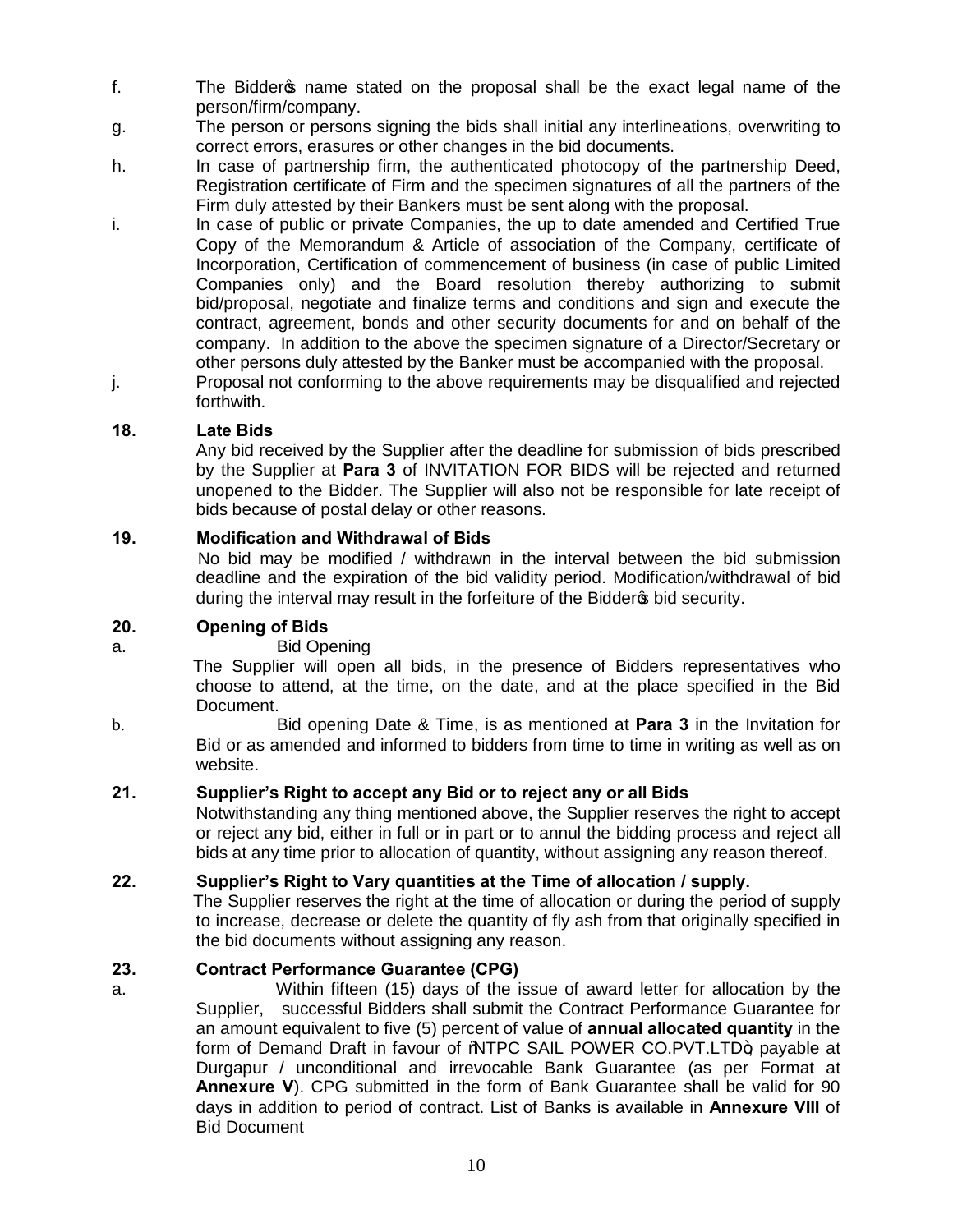- b. Failure of the successful Bidder to comply with the requirement of Submission of Contract Performance Guarantee within the prescribed time shall constitute sufficient grounds for the annulment of the allocation order and forfeiture of the Bid Security. In that event no damages or compensations shall be payable to the buyer.
- c. For commencement of supplies, submission of CPG is a precondition.
- d. Contract Performance Guarantee (CPG) shall be released within 90 (Ninety) days after successful completion of contract in all respects.

#### **24. Qualifying Requirements for the Bidders**

- a) Bidder should be an individual, a partnership firm or a company.
- b) The average turnover of the bidder for the last three financial years should be at least

i) Rs.10 Lakhs/ annum for the bid quantity upto 50000 MT/annum and,

 ii) Rs.25 Lakhs/ annum for the bid quantity > 50000 MT/annum and upto 160000 MT/annum.

- c) In case of existing or newly formed firm/company the turn over of either its own or the turnover of the other firm / company in which major share holder/promoter/partner is also the major shareholder/promoter/partner in bidding company may be considered but not in combination of both.
- d) At the time of submitting the bid document, bidders shall submit an undertaking of utilizing the Fly Ash in Cement, Construction or any other Ash based product / Industry as per proforma attached at **Annexure IV.**

#### **Note: - Balance Sheet**

**Audited balance sheets showing the business turnover and profit & loss account for last three financial years of the company on whose turnover qualification has been sought should also be submitted along with the proposal. (Individual or a partnership firm or a company not falling under statutory requirement of audit, has to submit a certificate from Chartered Accountant certifying the average turnover of the last three Financial Years indicating the year wise turnover).** 

#### **25. Understanding and Clarification of Bid Documents.**

- a. The Bidder is expected to carefully examine the Bid documents and fully satisfy himself as to all the conditions and matters, which may in any way affect the work or the cost thereof. If any Bidder finds discrepancies or omissions in the Bid documents or is in doubt as to the true intent or meaning of any part thereof, he shall at once request in writing in triplicate to the Supplier for an interpretation/clarification of the Bid documents. However, such request must reach the Supplier fifteen days before the date of bid opening otherwise, the request for clarification shall not be entertained. After receipt of such interpretation or clarifications, the Bidder shall submit his Bid but within the time and date as specified in the invitation to Bid. All such interpretation and clarification shall form a part of the Bid documents.
- b. Verbal clarifications and information given by Supplier or its employees or representatives shall not be in any way binding on the Supplier.

#### **26. Award for supply of Fly Ash**

- a. The Supplier will issue Award letter of allocation for supply of Fly Ash in writing to the successful Bidders in duplicate. The successful bidder shall return the duplicate copy of the award letter duly signed & stamped as token of their acknowledgement.
- b. Supplier shall be the sole judge in this regard.
- c. Bidder would be required to comply with all requirements of the notification of allocation without any extra cost to the Supplier, failing which his bid security may be forfeited.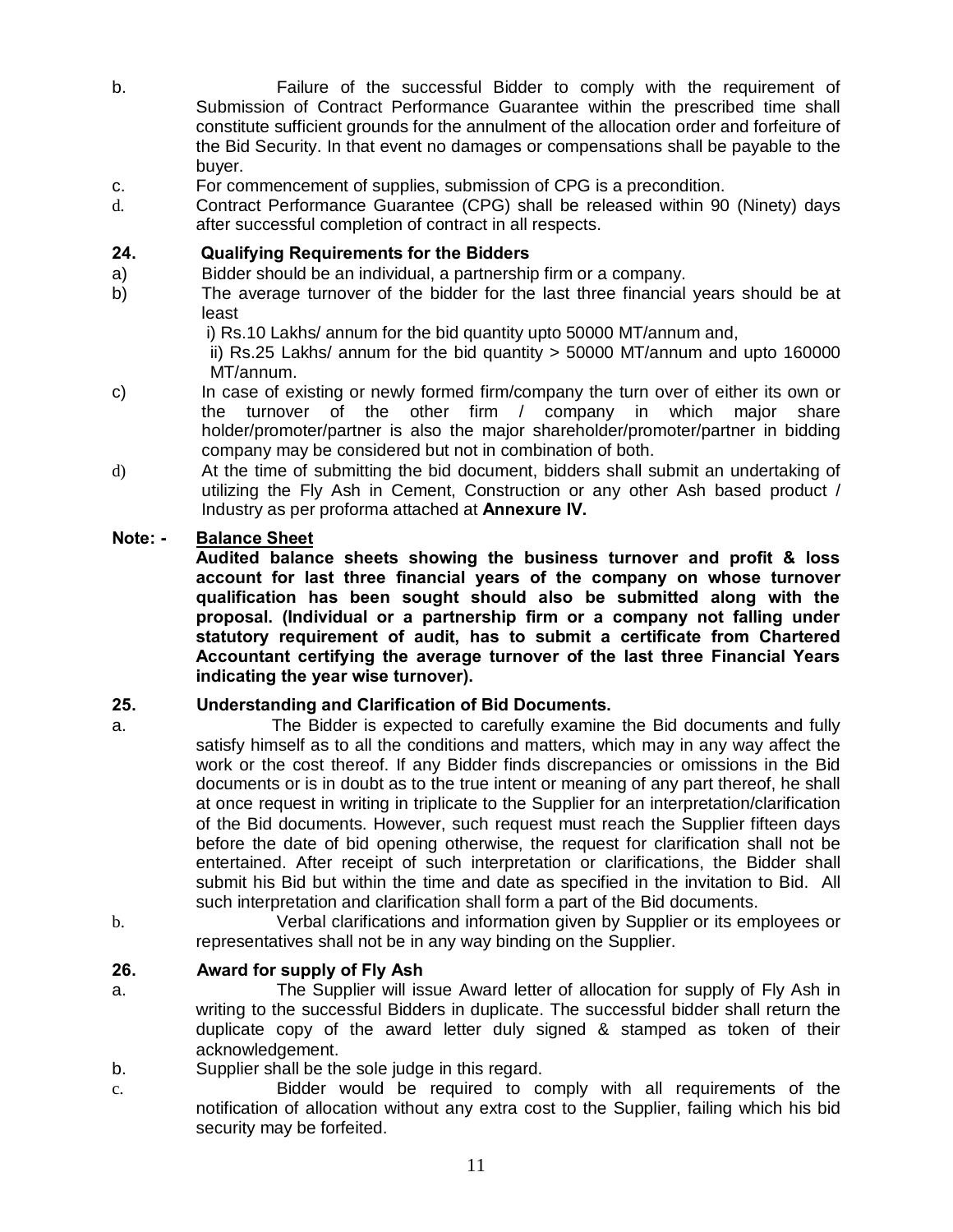#### **27. Bid Proposal Schedule**

Bidders are to quote their **annual quantity requirement** against the respective prices in the Bid Quantity Schedule attached at **Annexure I A (Sl No. A)**.

#### **28. Uniform Bid quantity over the allocation period**

 The quoted annual quantity requirement shall be considered uniform per month after commencement of first off take for the remaining supply period.

#### **29. Check List**

- 
- a. The bidders are requested to duly fill in the check list enclosed at **Annexure III**.
- b. The checklist gives only certain important items, to facilitate the bidder to make sure that necessary data/information is provided by him in this proposal. This however, does not relieve the bidder of his responsibility to make sure that his proposal is otherwise complete in all respects.

#### **30. Deviation**

Any deviation taken in the terms and conditions of the Bid Document by bidder at **Annexure - II** may render the bid non responsive.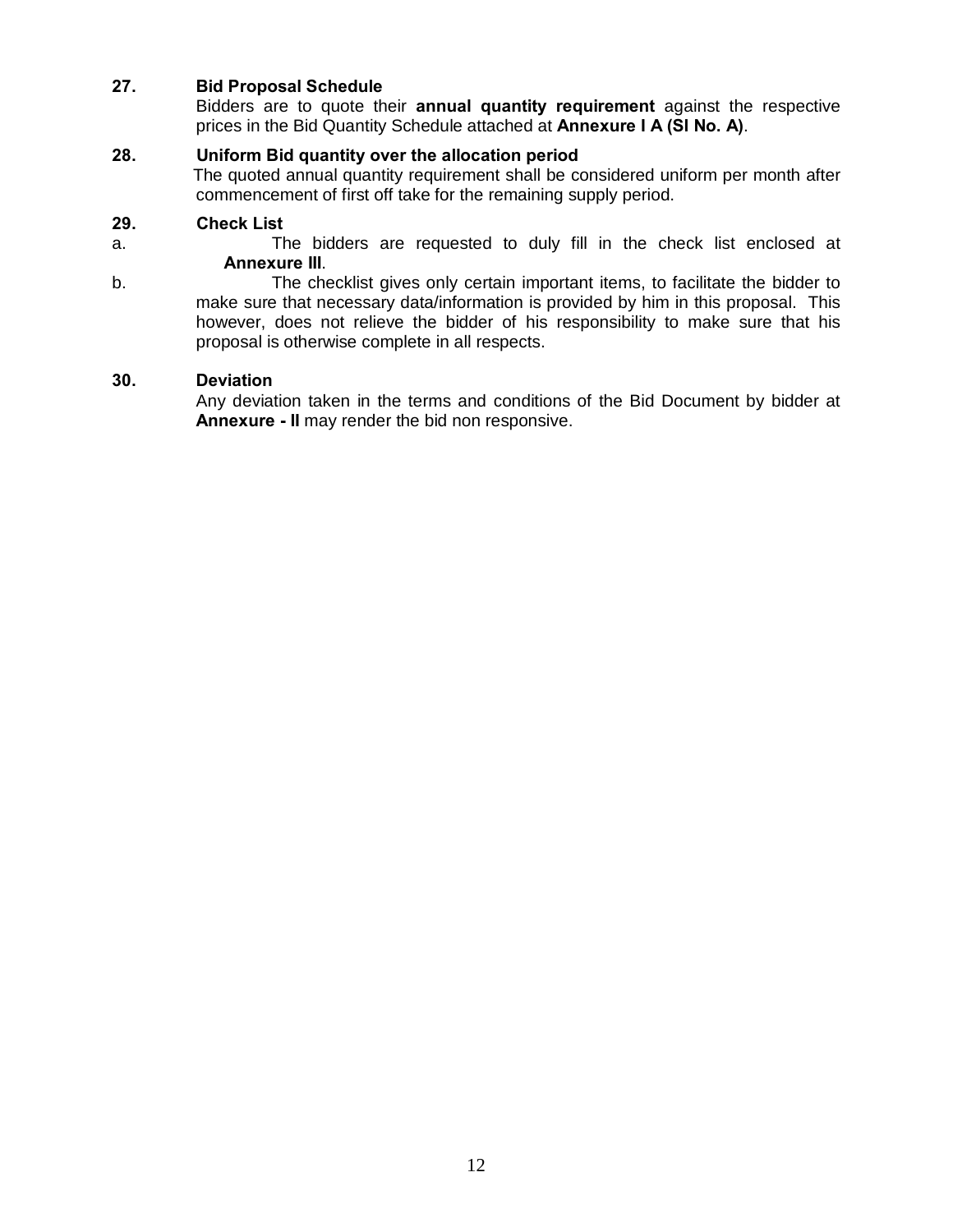### **GENERAL CONDITIONS OF SUPPLY ( GCS)**

#### **31 Acquaintances of local conditions;**

 It will be imperative for the Bidder to fully inform himself of all local conditions and factors, which shall have any effect on the execution of the work covered under these documents and specifications.

#### **32 Language of the Contract**

- a. All bids shall be prepared in English Language by typing or printing with indelible black ink in the format given in the bid quantity schedule attached in the tender document and shall be signed by the Bidder or a person or persons duly authorized to bind the Bidder to the Contract. The letter of authorization shall be indicated by written Power of Attorney, which will be furnished along with the Bid.
- b. Any interlineations, erasures, or overwriting to correct errors made by the Bidder should be initialed by the person or persons signing the Bid.

#### **33 Confidentiality**

- a Information relating to the examination, clarification, evaluation, and comparison of bids, and recommendations for allocation shall not be disclosed to bidders or any other person not officially concerned with such process.
- b Any effort by the bidder to influence the Supplier in the Supplier op bid evaluation, bid comparison, or allocation decisions may result in the rejection of the Bidder to bid.
- c. From the time of bid opening to the time of allocation, if any Bidder wishes to contact the Supplier on any matter related to its bid, it should do so in writing.

#### **34 Examination of Bids and Determination of Responsiveness**

- a. The Supplier will examine the bids to determine whether they are complete, whether any computational errors have been made, whether the documents have been properly signed, and whether the bids are generally in order.
- b. The Supplier may waive any minor informality, nonconformity, or irregularity in a bid that does not constitute a material deviation, provided such waiver does not prejudice or affect the relative ranking of any Bidder.

#### **35 Correction of Arithmetical errors**

- a. If there is a discrepancy between words and figures for the quantity / price / period of fly ash required as mentioned in Bid Quantity Schedule, then the quantity / price / period written in words shall prevail.
- **b.** If a Bidder does not accept the correction of errors, its bid will be rejected and its bid security shall be forfeited.

#### **36 Settlement of Disputes**

#### 36.1 Amicable Settlement

- a. In the event of any dispute or claim of any kind whatsoever that may arise between the Parties as a result of construction, interpretation or application of any of the terms and conditions of this Agreement or performance of it  $\sqrt{\omega}$  ispute +), either Party may by written notice inform the other Party of a Dispute ("Maispute Notice+).
- b. The Parties shall within a period of 30 Days from the date of receipt of Dispute Notice by such other Party meet and endeavor to settle Dispute in an amicable manner through good faith and negotiations. In the event of the failure of the Parties to settle Dispute amicably within such 30-Days period, either Party may refer Dispute for resolution by arbitration, in accordance with the provisions mentioned hereunder.

#### **37 Arbitration**

a. In the event that the parties are unable to resolve the disputes under **Clause 36** above, controversy or claim relating to or arising out of this contract, such disputes, controversy or claim shall be finally settled by a panel of arbitrators (The Arbitral Tribunal+), in accordance with the Arbitration and Conciliation Act 1996 as amended from time to time and read with rules framed there under.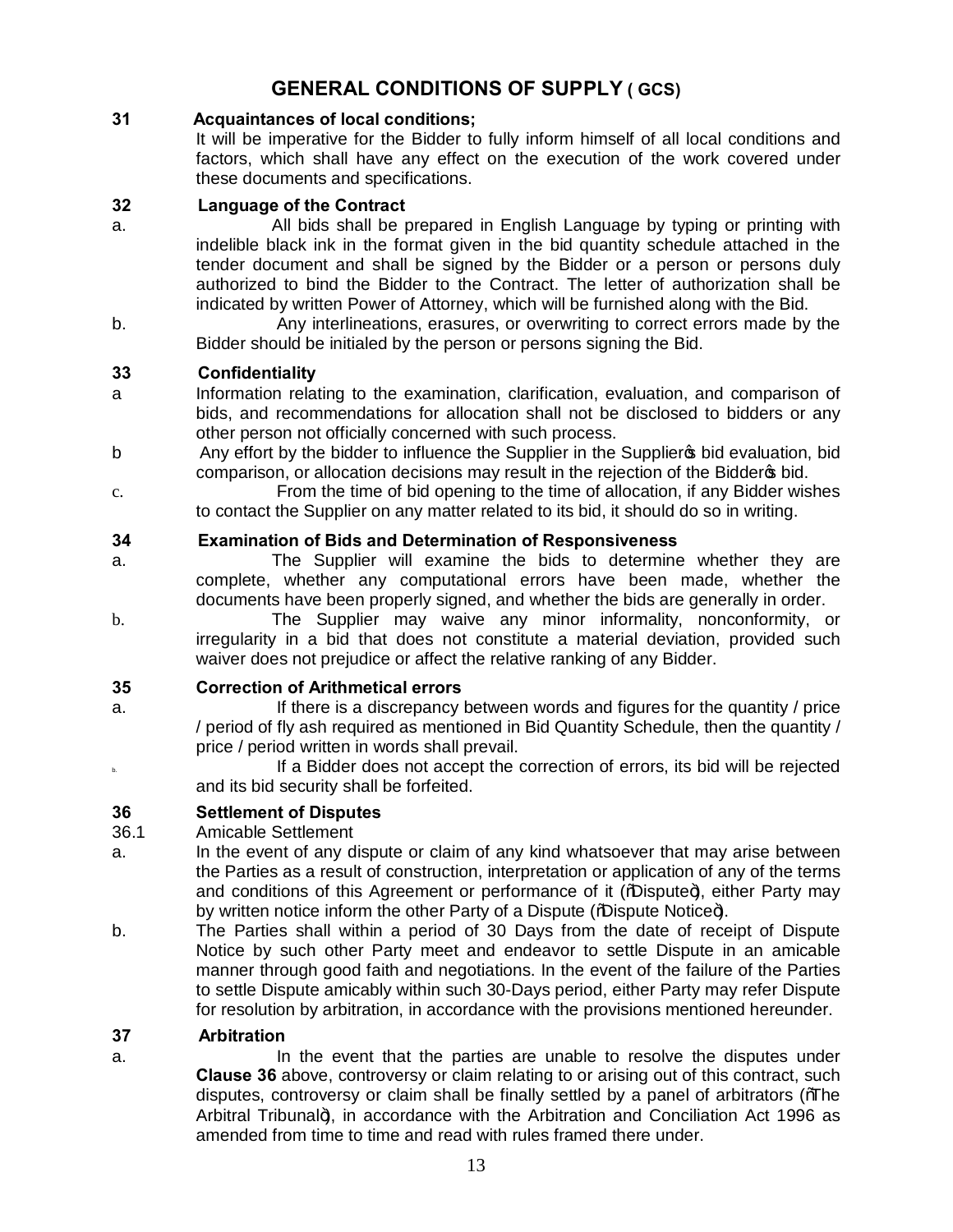- b. Either Party may by written request notify the other Party of its intent to refer such Dispute to arbitration. Within 30 Days of receipt of such notice by such other Party, the Parties shall each appoint one arbitrator. Within 30 Days of the appointment of the arbitrators, the two arbitrators so appointed shall appoint a third arbitrator (who shall be the presiding arbitrator). In case the two arbitrators fail to appoint the third arbitrator, the third arbitrator shall be appointed as per provisions of Arbitration Act.
- c. The third Arbitrator will be the presiding Arbitrator and the Arbitration proceedings shall be conducted in accordance with the Arbitration and Conciliation Act 1996 as amended from time to time and read with rules framed there under.
- d. If any appointed arbitrator resigns or dies or is unable to perform his function prior to or during the arbitration, appointment of new arbitrator shall be made as per provisions contained in **Clause b & c** above.
- e. The Court at Kolkata (India) shall have exclusive jurisdiction. The language of the Arbitration proceedings will be in English.
- f. The venue of arbitration shall be Kolkata or such place as may be determined by the arbitrator. In terms of the contract the party involving arbitration shall specify the dispute or disputes be referred to arbitration under this clause together with the amount or amount claimed in respect of each such dispute. The arbitrator shall make the award within reasonable time from the date of entering in the reference.
- g. The Arbitrator (tribunal) shall be deemed to have entered on the reference on the date he issues notice to both the parties fixing the date of the first hearing. Arbitral Tribunal shall give a reasoned award. The decision or award shall be final and binding upon the Parties.
- h. The cost of Arbitrator shall be borne equally by the parties to the dispute.
- i. Notwithstanding the subsistence of any arbitration proceedings, the Parties shall continue to perform their respective obligations under this Agreement and either Party shall not withhold, any payment obligation admitted by it.

#### **38. Force Majeure**

- a. "Force Majeure+shall mean any event beyond the reasonable control of the Supplier or of the Buyer, as the case may be, and which is unavoidable notwithstanding the reasonable care of the party affected. Force Majeure shall include but not be limited to the following events and circumstances:
- (i) flood, cyclone, lightning, storm, tidal wave, hurricane tornado, earthquake, landslide, epidemic or other acts of God.
- (ii) war (whether declared or not), riot, civil war, blockade, insurrection.
- (iii) illegal strike or illegal lockout; and
- (iv) acts of Governmental Instrumentality having jurisdiction occurring after the date of this Agreement, including the issuance or promulgation of any court order, law, statute, ordinance, rule, regulation or directive, the effect of which would prevent, delay or make unlawful a Party to performance herein; provided that executive acts of a Governmental Instrumentality in the capacity of a shareholder or Seller of either Party shall not for the purpose of this Agreement be considered as a Force Majeure event.
- b. If either party is prevented, hindered or delayed from or in performing any of its obligations under the Contract by an event of Force Majeure, then it shall notify the other in writing of the occurrence of such event and the circumstances thereof within fourteen (14) days after the occurrence of such event.
- c. The party who has given such notice shall be excused from the performance or punctual performance of its obligations under the Contract for so long as the relevant event of Force Majeure continues and to the extent that such party operformance is prevented, hindered or delayed. The Time for Completion shall be extended after mutual discussion.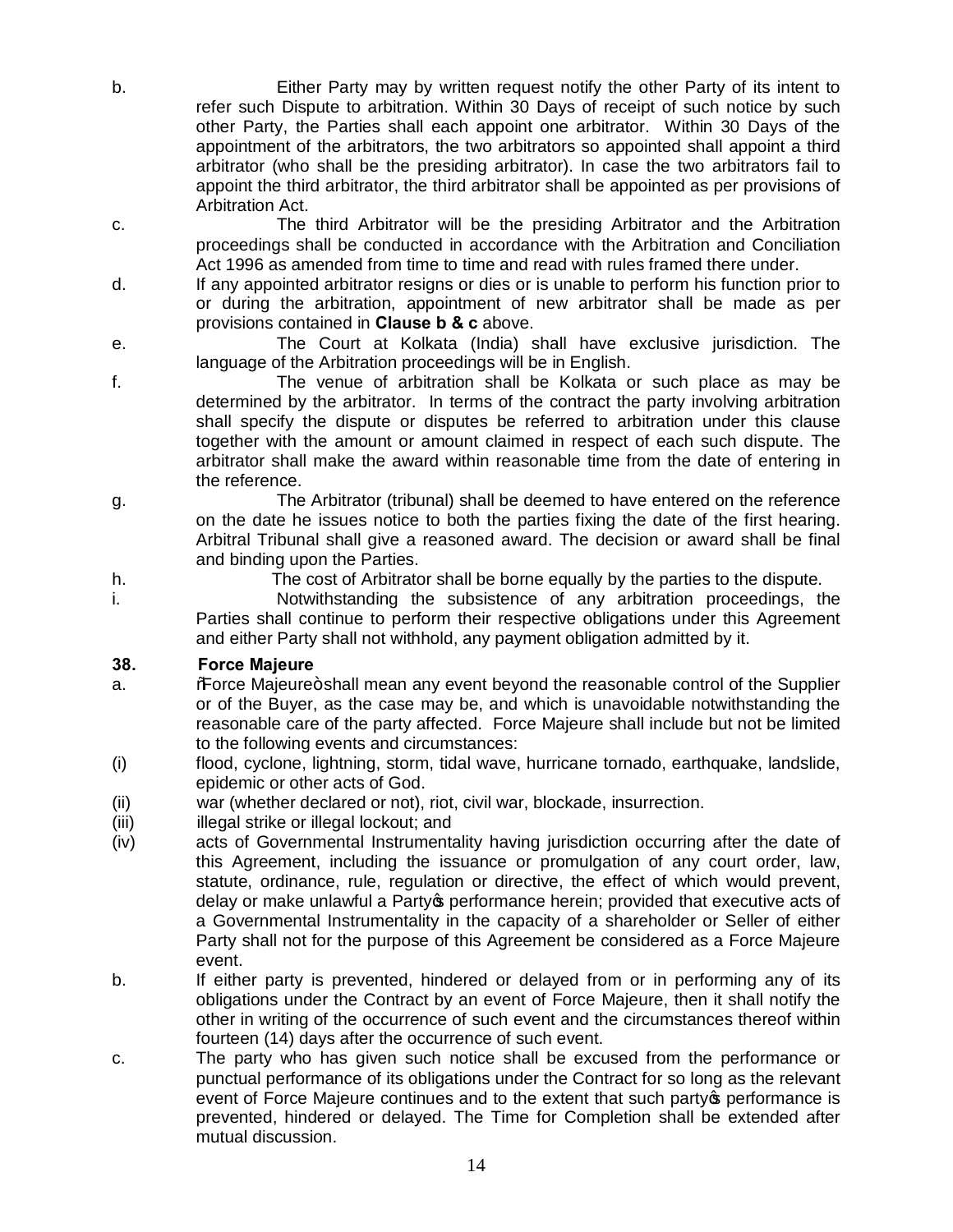- d. The party or parties affected by the event of Force Majeure shall use reasonable efforts to mitigate the effect thereof upon its or their performance of the Contract and to fulfill its or their obligations under the Contract, but without prejudice to Suppliers right to terminate the Contract under Special Conditions of Contract **Clause 62**.
- e. Delay or nonperformance by either party hereto caused by the occurrence of any event of Force Majeure shall not constitute a default or breach of the Contract.
- f. If the performance of the Contract is substantially prevented, hindered or delayed for a continuous period of more than thirty (30) days or an aggregate period of more than ninety (90) days on account of one or more event of Force Majeure during the occurrence of the Contract, the parties will attempt to develop a mutually satisfactory solution, failing which the dispute shall be resolved in accordance with GCS **Clause 36**.
- g. In the event of prohibition imposed by Govt. of India/Competent Authorities making impossible to perform the contract, may be termed as Force Majeure and neither party shall be liable for compensations or damages due to non performance.

#### **39 Insurance & Buyer's Liability**

- a. The Buyer shall be fully responsible for maintaining all the insurances as per law of land at its cost.
- b. The Buyer shall at all times indemnify the seller against all losses, claims, damages or compensation arising out of any accident or injury to any person (whether in employment of buyer or not) or property in or about the plant including the Silo area (inside/outside the plant) which may arise out due to buyers act/negligence while carrying out the contract.

#### **40 Suspension of the supply**

- a. The Supplier reserves the right to suspend and reinstate execution of the whole or any part of the supply.
- b. The Supplier shall not be responsible for any liabilities for suspension of issue of fly ash or issue of reduced quantity of Fly Ash for any reason whatsoever.

#### **41 Indemnity for defense of Suits**

 If any action in court is brought by third party against the Supplier or an officer or agent of the Supplier for the failure or neglect on the part of the buyer to perform any acts, matters, covenants or things under the Contract, or for damage or injury caused by the alleged omission or negligence on the part of the buyer, his agents, representatives or his sub-contractors, workmen, suppliers, or representatives employees the buyer shall in such cases indemnify and keep the Supplier (NSPCL) and/or its representative harmless from all losses damages, claims, expenses or decrees arising out of such action.

#### **42 Recovery of Sums Due**

 Whenever any claim for the payment of the sum of money arises against the buyer, the Supplier shall be entitled to recover such sum by appropriating in whole or in part, from advance deposited against fly ash and /or the Contract Performance Guarantee deposited by the buyer.

#### **43 Safety Requirements**

 The buyer shall ensure safety and security of all its personnel, working at different places in connection with this supply and shall be fully responsible for the same. All safety tools and tackles required like helmets, goggles, gas masks, respiratory masks, gumboots, shoes, safety belts wherever required will be provided by the buyer. The buyer shall also ensure safety and security of all NSPCL and Suppliers delivery personnel at delivery site.

#### **44 Disorderly Conduct**

The buyer shall at all times take all reasonable precautions to prevent any unlawful,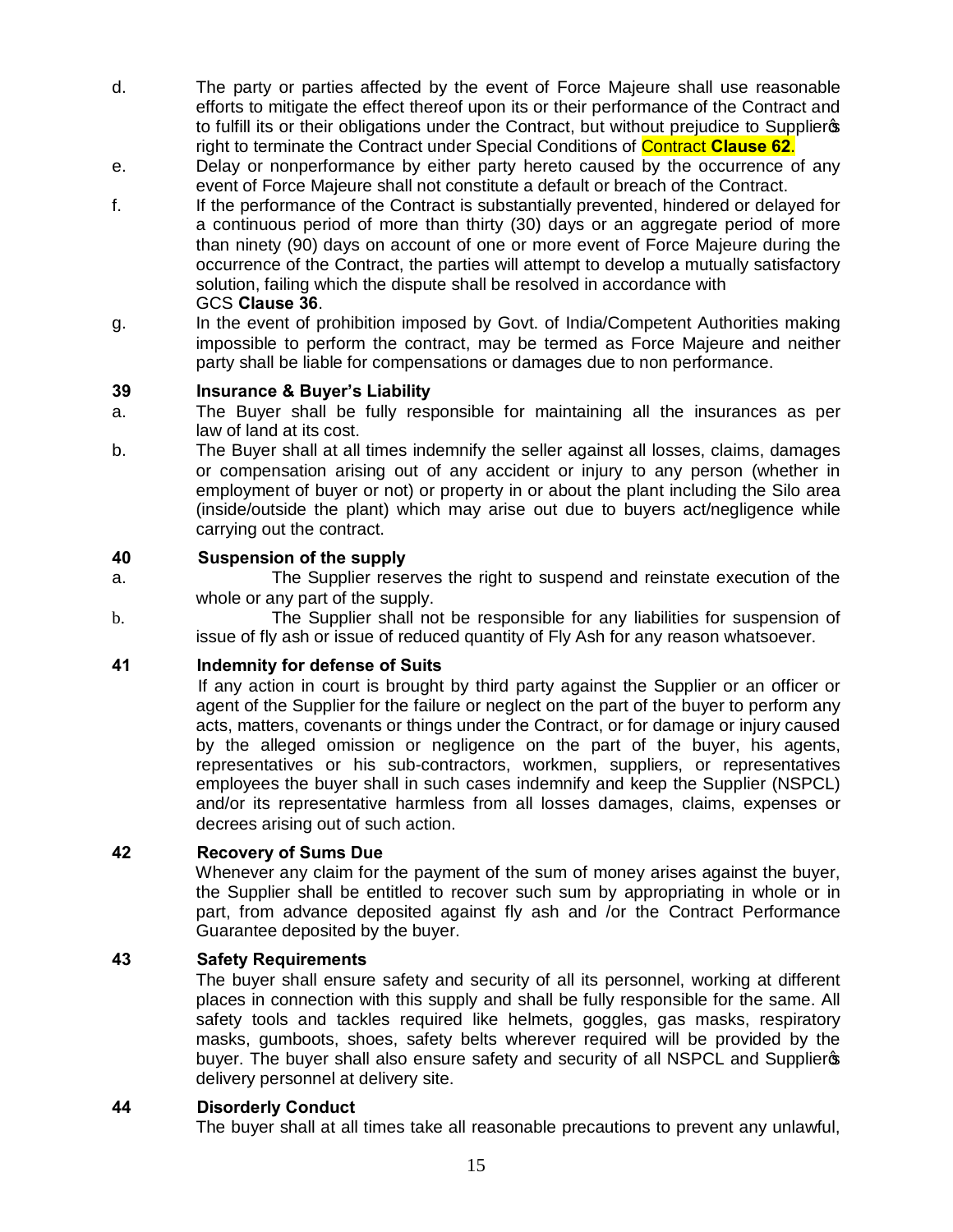notorious or disorderly conduct by or amongst the buyer of staff and labour and for the preservation of peace and protection of persons and property in the neighborhood of the delivery site against the same.

#### 45 **Jurisdiction of Court**

Only Kolkata High Court shall have the exclusive jurisdiction in all the matters concerning the supply.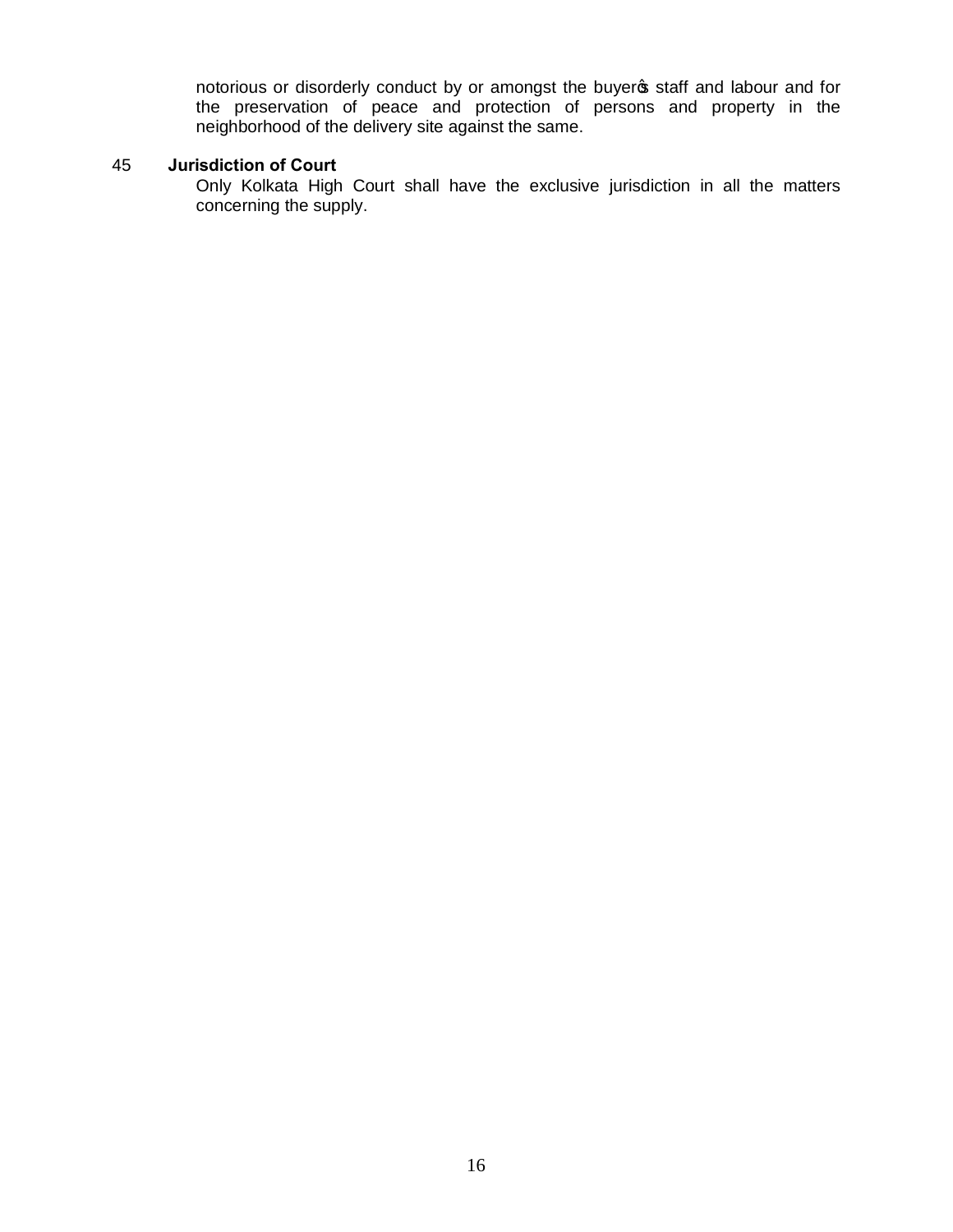### **SPECIAL CONDITIONS OF SUPPLY**

#### 46 **Source of Fly Ash**

- **a.** Source of fly ash of the station and its respective location details are given in **Clause 12.c** of  $\pm$ nstructions to Bidderg
- b. NSPCL Durgapur is having coal mills and pulverized coal fired boilers for its 2 X 60MW units. The fly ash generated from boiler is collected at its electro static precipitators (ESP). The dry ash accumulated at ESP hoppers will be evacuated through its dry ash extraction and collection systems in silos.
- c. NSPCL Durgapur is in the process of commissioning the dry ash extraction and collection systems for its 2 X 60MW units and fly ash shall be available in silos for loading in bulkers/closed trucks. Weighment of the bulkers/closed trucks to be done on the weighbridge located near the silo as per instruction of EIC.

#### **47 Scope of Supply**

- a. Supplier (i.e. NSPCL Durgapur) would be in a position to make available allocated quantity subject to availability, Force Majeure conditions and unplanned outage of thermal units of NSPCL Durgapur.
- b. The supplier reserves the right to supply the quantity not lifted by the buyers to any other party at the sole discretion of the supplier.
- **c.** Fly ash will be made available in the silos for loading in road trucker / bulker.

#### **Quantity available: 1,60,000 MT / Annum.**

d. **Duration of Contract:** - 01 (One) year.

#### **48 Working Hours**

Delivery of fly ash is intended to be given round the clock on all days including Sundays & holidays or as per Engineer . In - Charge.

#### **49 Delivery Point**

- a. NSPCL Durgapur would deliver fly ash from the discharge chute of designated ash silo of the plant.
- b. Fly ash shall be considered to have been delivered as it passes into the buyers closed vehicle at the loading point.

#### **50 Quality of fly ash**

NSPCL Durgapur would deliver dry fly ash at designated delivery point(s) i.e. Silo Chute on % available basis+.

#### **51 Pricing Methodology:**

- a. Price chargeable to buyer(s) shall be the price discovered resulting from the bid received as the methodology described in **Clause 52** in Rupees per MT.
- b. All statutory duties / taxes / levies shall be charged extra. Frieght will be borne by the buyer. The Bidders shall quote total quantity required in **Annexure - IA**.

#### **52 Price & Bidding Methodology:**

- a. The minimum **FLOOR PRICE of Fly Ash is Rs 85/- per MT** and **Ceiling Price of Rs 400/- per MT**. Bidders may quote the annual quantity required against a price starting from the floor price and in multiples of Rs 10/- (Rupees Ten) i.e. Rs.85/-, 95/-, 105/-,  $\ddot{\text{o}}$  and so on upto the ceiling price of Rs 395/- per MT.
- b. Parties may quote different quantity they would like to offtake at different rates within the specified range. The quantity at particular rate, quoted by the bidder shall be deemed acceptable for evaluation / allocation towards all the rates below the quoted rate, unless otherwise specifically mentioned. (see example below).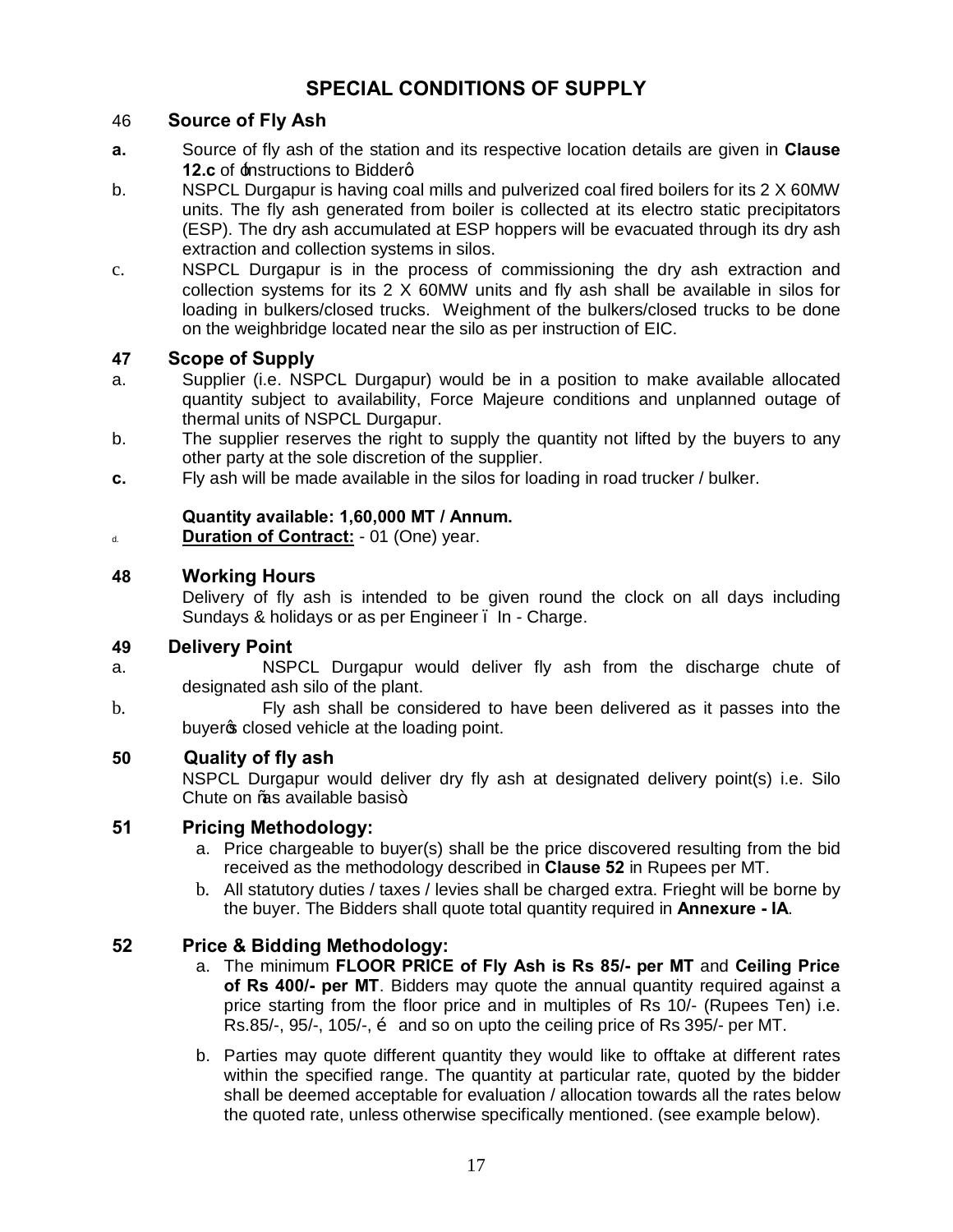| Rate     | Party A             | Party B             | Party C             |
|----------|---------------------|---------------------|---------------------|
| (Rs./MT) | Quantity (MT/annum) | Quantity (MT/annum) | Quantity (MT/annum) |
| 85       |                     |                     | 50000               |
| 205      |                     | 45000               | 40000               |
| 305      |                     |                     | 30000               |
| 355      |                     | 30000               | 20000               |
| 400      | 50000               |                     | 10000               |

- **Case 1: Quantity 50000 MT quoted by the party A against the rate of Rs.400/- shall be valid for all the rates up to Rs.85/- which is below Rs.400/- since the party has not quoted any quantity against the rate of Rs.355/-, Rs.305/-, Rs.205/- etc.**
- **Case 2: The quantity 30000 MT quoted by the party B against the rate of Rs.355 shall be valid for the rate up to Rs.305/- only, since the party has specified the quantity of 45000 MT against the rate of Rs.205/- and this quantity of 45000MT shall be valid up to Rs.85/-.**
- **Case 3: The quantity quoted against a particular rate by the party C shall be valid for that particular rate only, since the party has quoted the quantity against each rate.**
	- c. Price quoted below Rs.85/- per MT and or above Ceiling price of Rs.400/- per MT will not be considered.

#### **53 Evaluation Criterion of Bids**

#### **Price discovery and quantity for allocation**

- a. 90% of the tendered quantity will be lower limit for bid evaluation below which the tender will be declared unsuccessful.
- b. For cumulative annual quantities quoted by bidders for 90% of the tendered quantity (144000 MT) to 100% of the tendered quantity (160000 MT), the price at which maximum revenue is generated will be the discovered price. In such case, the quantity quoted by the party at the discovered price will be allocated to the party.
- c. In case the cumulative quantity quoted by the bidders does not fall between 90% and 100% of the tender quantity but above the tendered quantity, the discovered price shall correspond to the cumulative quantity nearest to 100% and the allocated quantity shall be modified on prorata basis to the tendered quantity i.e. 160000 MT/annum.
- **d.** Bids at discovered price and above will be successful bids and quantity will be allocated to them as per **Clause 53 b & 53 c**

#### **54 Award Criteria:**

The party shall be awarded the quantity as quoted at discovered price. If cumulative quantity at discovered price is more than tendered quantity, party shall be allocated the quantity on prorata basis.

#### **55 Award Price:**

Discovered Price shall be the award price for 01 year i.e. from date of award till the end of contract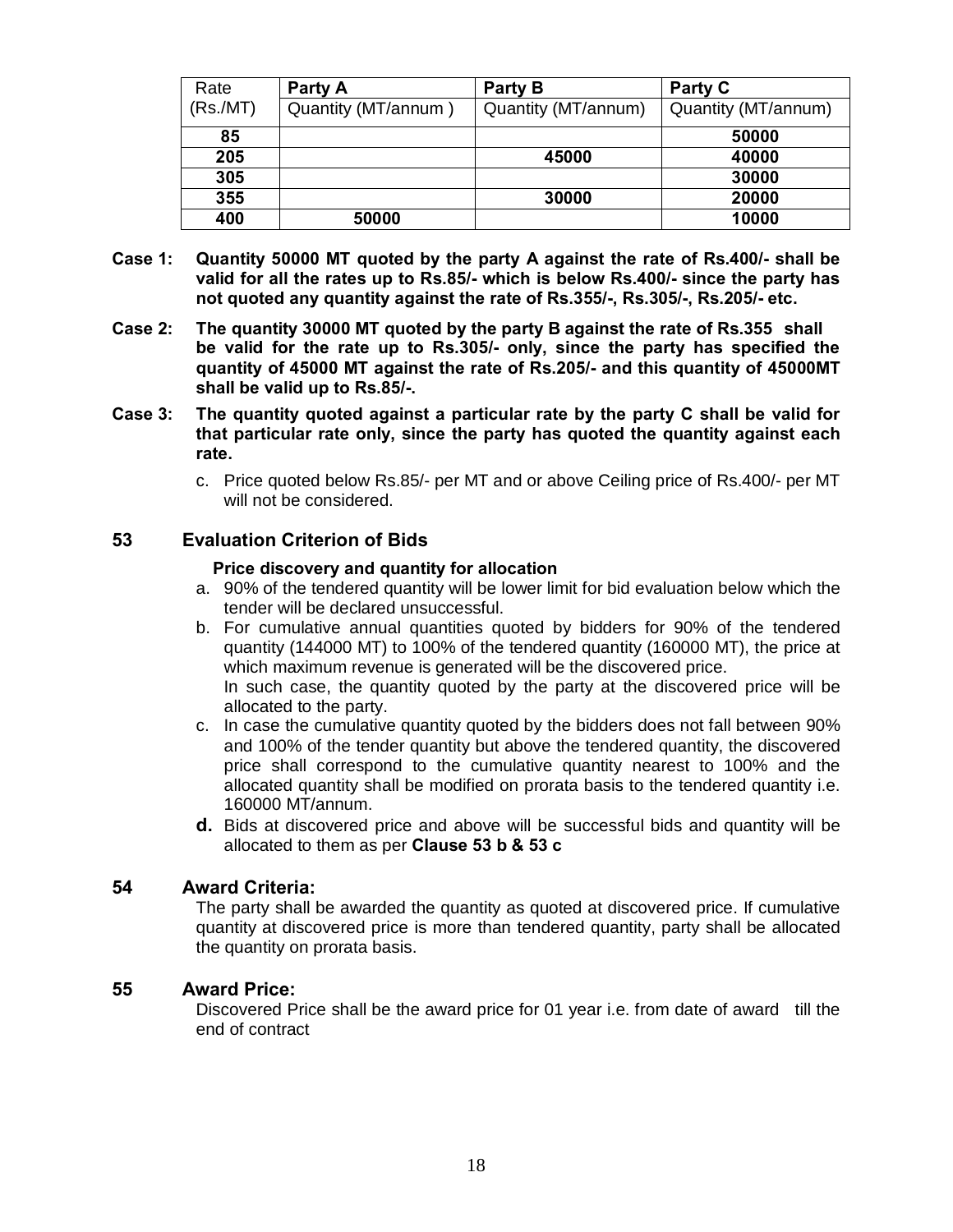### **56 Period of Supply:**

Duration of supply of fly ash from NSPCL Durgapur station will be for a period of one year.

#### **57 Upward Quantity Flexibility**

 If requested by the Buyer, the Supplier may consider supply of additional quantity of fly ash over and above the allocated quantity subject to availability and at the sole discretion of the supplier.

#### **58 Payment Terms & Bank Charges:**

- a. Delivery shall be made against advance payment in the form of Demand Draft/ Cheque at par / RTGS/ Bank Transfer in favour of %NTPC SAIL POWER CO.PVT.LTD+ A/c - Ash Utilization+payable at Durgapur. The amount of advance shall be equivalent to value of one month of off-take quantity. Advance shall be adjusted against delivery on daily basis.
- b. All bank charges shall be borne by the buyer.

#### **59 Commencement of first off take**:

Commencement of first off take for bidders of fly ash should not exceed beyond one month from the date of issue of award letter unless specifically agreed by the Supplier.

#### **60 Weighment for invoicing:**

Fly ash shall be issued based on actual weighment at weighbridge located near the Silo. Until weighbridge is not ready, weighment shall be done at a weighbridge finalized by NSPCL and as instructed by EIC. Weight so recorded shall be considered final.

#### **61 Compensation against shortfall during regular off take**:

- a. After commencement of first off take, buyer will be required to lift fly ash on regular basis in accordance with agreed quantity as per contracted schedule. The buyer shall have to lift at least 75% of annual contracted quantity / annual adjusted quantity. In case buyer fails to lift the minimum quantity (75% of annual contracted quantity / annual adjusted quantity), compensation @ Rs.50/MT will be charged on the shortfall quantity (75% of annual contracted quantity – Actual quantity lifted for the year).
- b. Supplier will communicate the provisional compensation amount on quarterly basis in the preceding month and the buyer will be required to deposit such amount within 15 days thereafter or the same will be adjusted against advance.
- c. For the purpose of calculation of provisional compensation, quarterly breakup of the total contracted quantity or the adjusted quarterly quantity (in case of short supply) will be done and compared with actual quantity lifted by the buyer.

Final compensation will be calculated after final reconciliation and adjustments, if any will be made. However, gross compensation amount will be limited to the CPG amount.

d. Quarterly quantity shall be considered from the scheduled date of start till completion of quarter and subsequently so on till expiry of contract.

#### **62 Review and Termination of Contract:**

a. In case, fly ash offtake falls below 80% of the contracted or adjusted quantity whichever is lower, on two successive quarter basis, NSPCL will have the right to review the continuance of the contract. Reasons / justifications for lower offtake is to be explained by the awardee and shall be assessed by NSPCL. If the same is not acceptable, NSPCL may at its option terminate the same by giving one month notice in writing of their intentions to do so and in such an event the buyer shall not be entitled to any compensation from the supplier. In the event of termination of contract, the Liquidated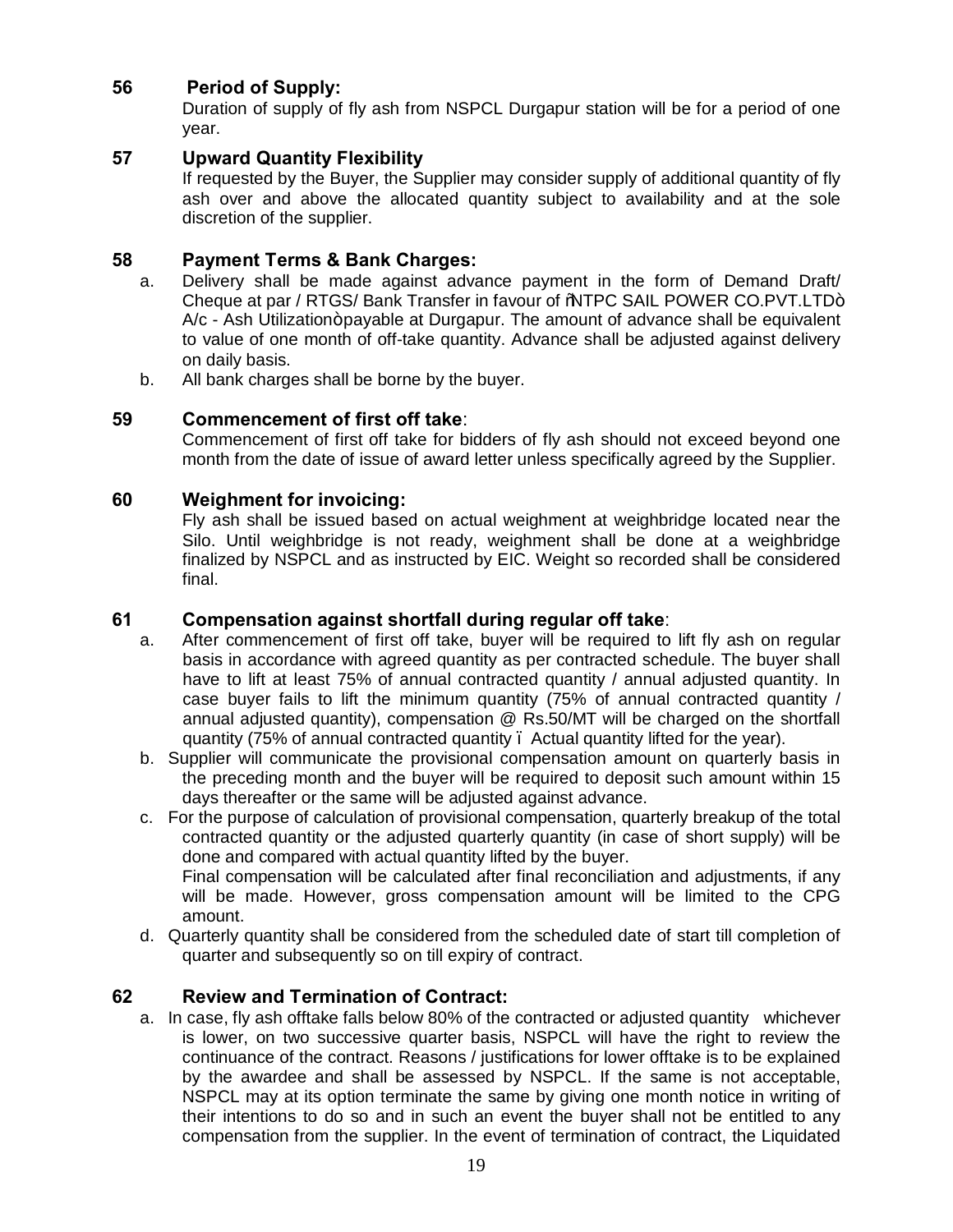Damages will be payable by the buyer at the aforesaid rate mentioned in **Clause 61**  i.e. @Rs.50/MT for the short fall quantity below 75% of the contracted / adjusted quantity and the gross amount of liquidated damages / compensation shall be limited to the CPG amount.

Quarterly quantity shall be considered from the scheduled date of start till completion of quarter and subsequently so on till expiry of contract.

b. The Supplier also reserves the right to terminate the contract in the event of breach of contract by the buyer giving one month notice in writing of their intentions to do so and in such an event the buyer shall not be entitled to any compensation from the supplier. In the event of termination of contract for any reasons of breach of contract, Liquidated Damages as arrived under **Clause 62** above shall be payable by the buyer.

Following will constitute breach of contract:

- I. Delay in first off-take by Buyer from committed date by more than three months.
- II. Buyer is not complying with operational and safety requirements and neglecting instructions of Engineer-In-Charge.
- *III.* Buyer has failed to discharge his obligations according to the terms & conditions of contract.

#### **63 Shortfall in supply by Supplier and Adjusted Quantity:**

- a. Fly Ash is a product of coal combustion, which again is subject to the demand of electricity in the areas allocated by the regulatory authorities. Scheduled and unscheduled shutdowns also affect generation of electricity and thus generation of Fly Ash. Though all efforts will be made to maintain contracted quantity of Fly ash available, Supplier does not guarantee availability of Fly Ash as per contracted quantity regularly and supplier will not be liable for any compensation or damages for non delivery of required quantity of the fly ash.
- b. In case supplier is unable to provide the proportionate quarterly contracted quantity of fly ash due to any reasons including forced outages of the plant, congestions etc. supplier in respect of each buyer shall accordingly adjust the half yearly contracted quantity downward. Under such circumstances the determination of compensation referred at **clause 61** above shall be computed with respect to 75% of such adjusted yearly / quarterly quantity.
- c. Determination of quarterly quantity for termination of Contract in case of short supply by the Supplier shall also be computed w.r.t quantity made available to the buyer for that year / quarter as stated in **clause 63b.**
- d. Supplier may offer additional quantity of fly ash at a later date subject to availability, if agreed by buyer. The quantity so offered and agreed by buyer at a later stage, will form a part of the annual contracted/adjusted quantity.

#### **64 Taxes, Duties, Levies etc.**

- a. The Bidder shall be liable and responsible for payment of all statutory levies in the form of taxes, duties, octroi etc. on the Supply. Such statutory liabilities, if any, shall be paid by bidder extra at actuals.
- b. Regarding exports, it is the responsibility of the buyer to fulfill their export obligations as may be required, and any shortfall in this regard shall be to the account of the buyer only. The buyer indemnifies the seller against all such liabilities and losses on failure to fulfill the export obligations, if any.

#### **65 Delivery:**

- a. Buyer should depute his authorized representative to the captive power station for coordination and taking delivery of fly ash.
- b. Delivery will be from Silo Chutes to bulkers / closed trucks only, which are suitable for loading from designated silos. Open trucks will not be allowed to take delivery.
- c. Supplier has right to suspend the delivery of Fly Ash if advance amount is not available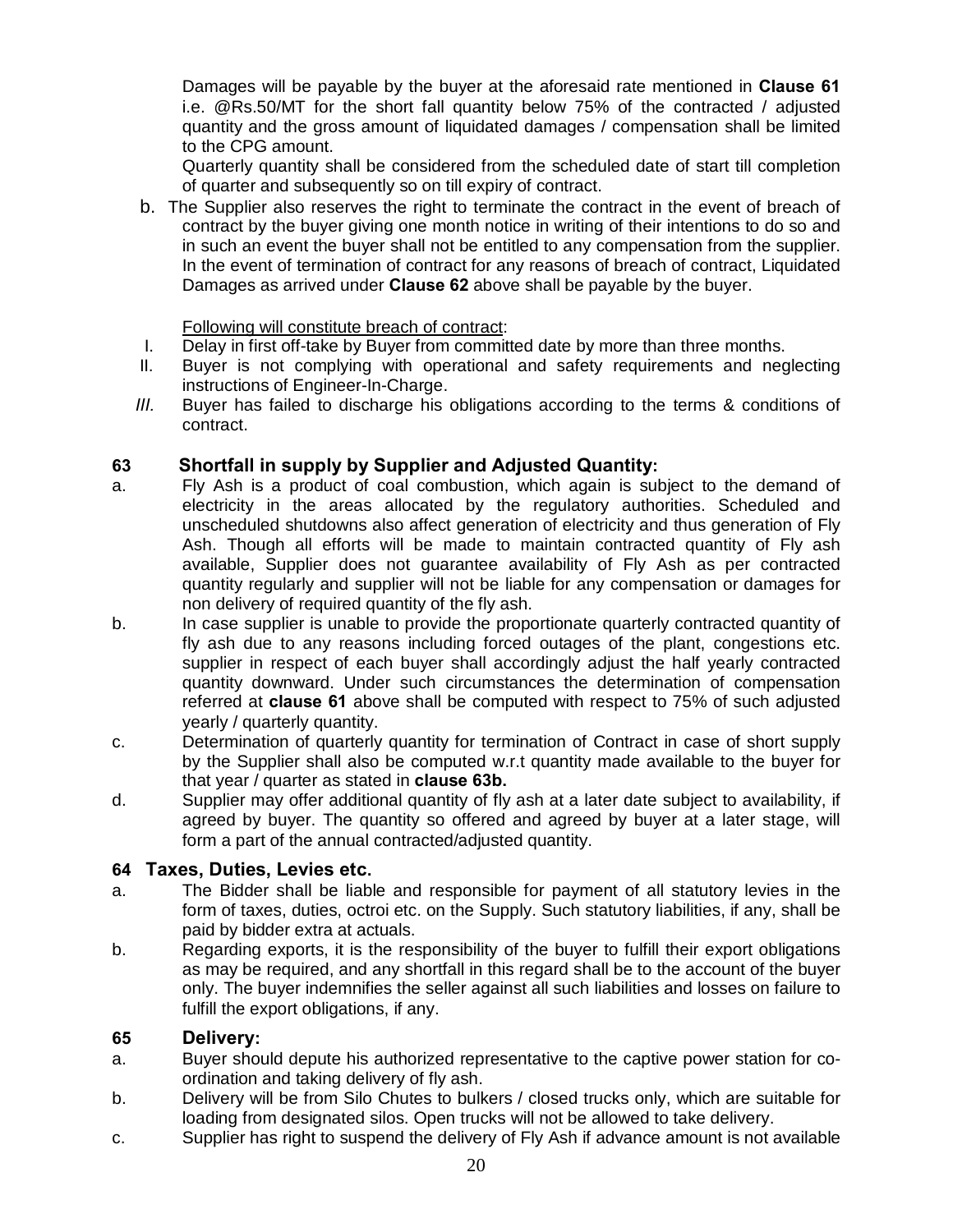with the supplier by the required date and such suspension of delivery shall be to the account of buyer.

#### **66 Responsibility during Transportation**

The buyer will be responsible for any kind of injuries or accidents caused to their employees or labourers and seller will not be liable in the matter. If any action is brought against the seller for payment of damages or compensations, the buyer shall indemnify the seller from all such action or claim from damages/compensation. If the seller is held liable for any compensation, buyer shall forthwith compensate the seller if any, such claim arose after expiry of the contract period.

The Buyer of transporter(s) shall have valid license of statutory, State Govt. / Central Govt. Authority for transportation of specified goods if required.

#### **67 Billing**

Supplier will raise Exit gate pass on daily basis and invoices on weekly/fortnightly basis and shall deliver to the Buyer(s) an invoice showing the value of the fly ash delivered, along with applicable duty/taxes/cess etc. and shall be adjusted against the advance payment made by the buyer(s) as per **clause 58.** Any Statutory form like Form  $\pounds$  aetc. for claiming rebate shall be submitted by the buyer to the supplier for claiming such rebate. In case buyer fails to submit  $\pounds$  gform before end of the quarter, CST will be charged at full applicable rates.

> **Additional General Manager (Contracts & Materials) NSPCL Durgapur**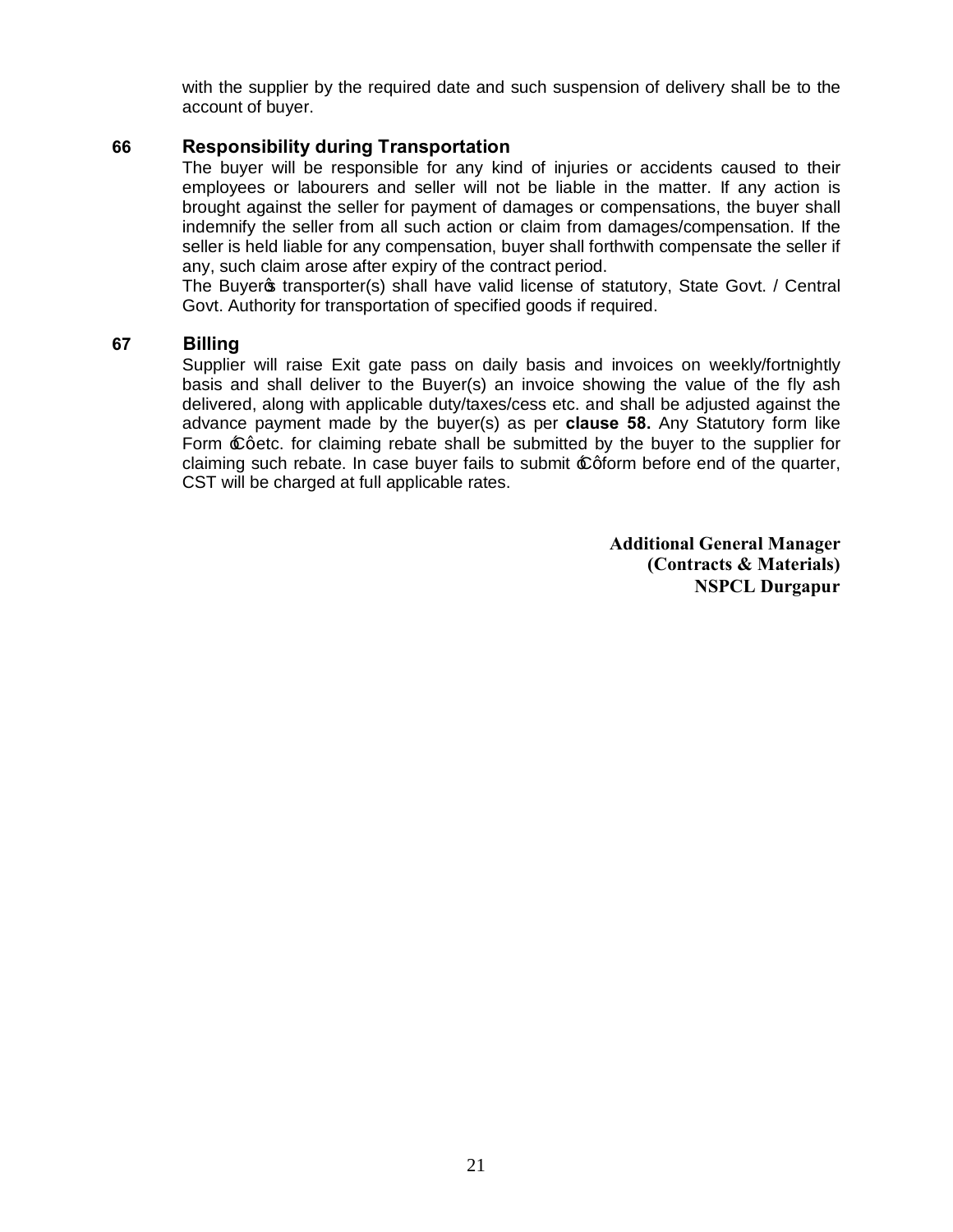#### **BID QUANTITY SCHEDULE FOR SUPPLY OF FLY ASH**

#### **Duration of Supply – One (01) Year**

#### **Name of Station: NSPCL Durgapur captive power plant-II**

#### **QUOTED PRICE Vs QUANTITY OF FLY ASH NOTE: (Quantity shall mean the Annual quantity)**

|                | <b>Price Quoted Rs / MT</b> |                                | <b>Quantity in MT</b>   |             |
|----------------|-----------------------------|--------------------------------|-------------------------|-------------|
| Option<br>SN.  | In figures Rs               | In words Rs                    | In figures<br><b>MT</b> | In words MT |
| 1              | 85.00                       | Eighty five only               |                         |             |
| $\overline{2}$ | 95.00                       | Ninety five only               |                         |             |
| $\overline{3}$ | 105.00                      | One hundred five only          |                         |             |
| $\overline{4}$ |                             |                                |                         |             |
|                |                             |                                |                         |             |
|                |                             |                                |                         |             |
|                |                             |                                |                         |             |
|                |                             |                                |                         |             |
|                |                             |                                |                         |             |
|                |                             |                                |                         |             |
| ---            | 385.00                      | Three hundred eighty five only |                         |             |
|                | 395.00                      | Three hundred ninety five only |                         |             |
|                | 400.00                      | Four hundred only              |                         |             |

#### **For and on behalf of \_\_\_\_\_\_\_\_\_\_\_\_\_\_**

| Signature                   | ٠      |
|-----------------------------|--------|
| (Authorized Representative) |        |
| Name                        | ٠<br>۰ |
| Designation                 | ٠      |

#### **Note:**

- a The quantity quoted above shall be spread uniformly for a period of one year.
- **b** Bidders may quote for the quantity requirements against different prices at their options starting from Rs.85.00 per MT with an increment in multiples of Rs 10.00 and ceiling price of Rs.400.00 per MT( Extend table accordingly to submit bid).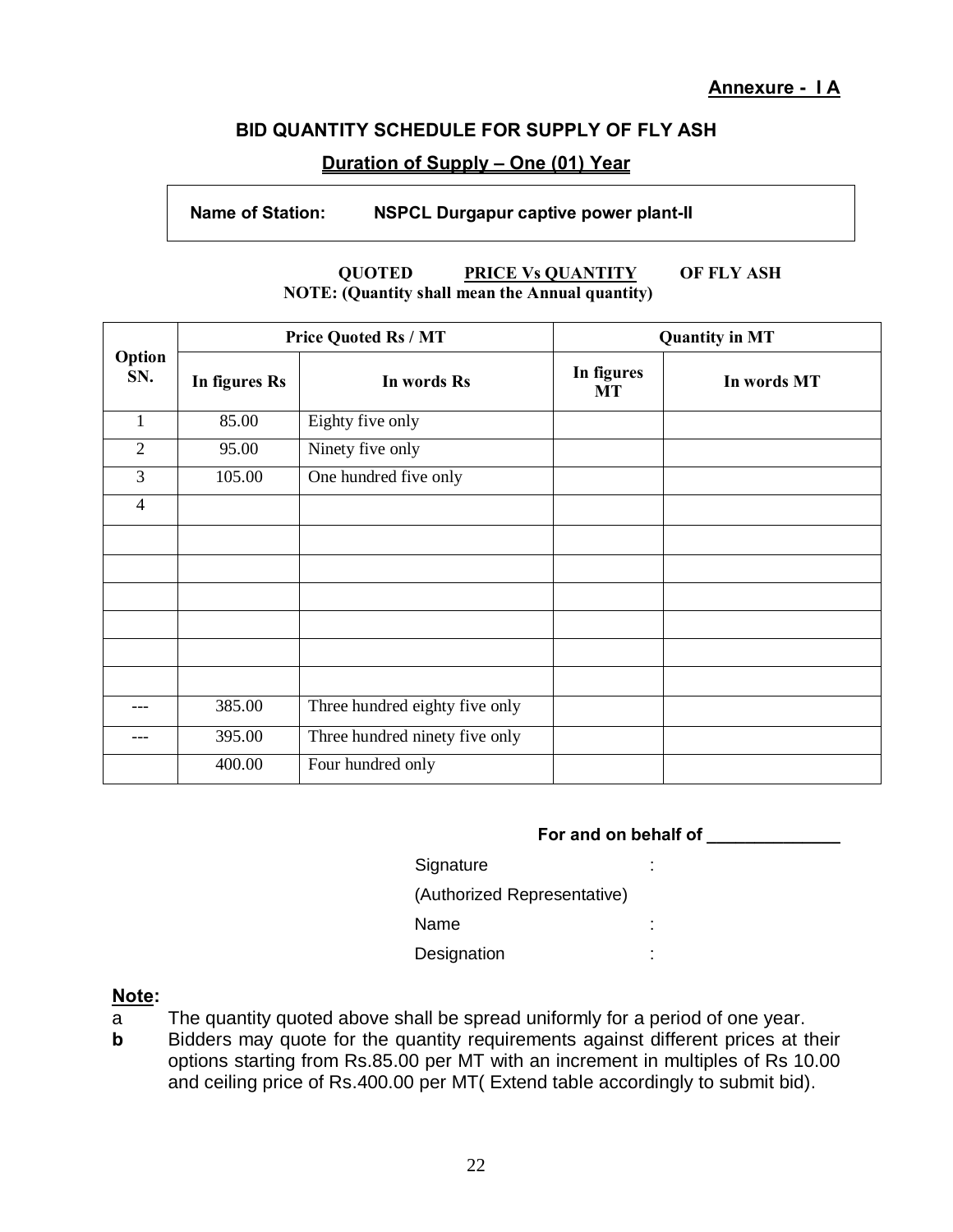#### **Schedule for Qualifying Requirements**

- $\mathsf{A}$ . We seek qualification as per Clause No. 24(a) under the category \_\_\_\_\_\_\_\_\_\_\_ (Individual / Partnership firm / Company).
- **B.** In terms of clause No. 24 (b), we confirm that average annual turnover for the last three financial years as on date of bid opening of M/s\_\_\_\_\_\_\_\_\_\_\_ is not less than Rs.\_\_\_\_\_\_\_ Lakhs. In support of above, we are enclosing audited Balance Sheets and Profit & Loss Account for last three financial years.

| SI.<br>No.              | <b>Financial Year</b>                                                                                                                                                             | <b>Turnover Amount</b><br>(Rs.) in figures                                                                                                                                                                         | <b>Turnover Amount (Rs.)</b><br>in words | <b>Balance Sheet</b><br>enclosed (Yes /<br>No) |
|-------------------------|-----------------------------------------------------------------------------------------------------------------------------------------------------------------------------------|--------------------------------------------------------------------------------------------------------------------------------------------------------------------------------------------------------------------|------------------------------------------|------------------------------------------------|
| $\overline{\mathbf{1}}$ | 2011-12                                                                                                                                                                           |                                                                                                                                                                                                                    |                                          |                                                |
| 2                       | 2012-13                                                                                                                                                                           |                                                                                                                                                                                                                    |                                          |                                                |
| $\overline{3}$          | 2013-14                                                                                                                                                                           |                                                                                                                                                                                                                    |                                          |                                                |
| $\overline{4}$          | Certificate of Chartered Accountant certifying the average turnover of<br>the last three Financial Years indicating year wise turnover (if required<br>as per Clause No. 24 Note) |                                                                                                                                                                                                                    |                                          | Enclosed<br>(Yes / No)                         |
| 5                       |                                                                                                                                                                                   | Shareholding pattern of Bidding Company<br>(In case turnover of other company has been considered for meeting<br>the Qualifying Requirements, the Shareholding pattern of other<br>company is also to be enclosed) |                                          | Enclosed<br>(Yes / No)                         |

**Note: - (i)** Individual or a partnership firm or a company not falling under statutory requirement of audit, has to submit a certificate from Chartered Accountant certifying the average turnover of the last three Financial Years indicating year wise turnover. **(ii)** In case where audited results for the last preceding Financial year is not available, certification of financial statements from a Chartered Accountant shall also be considered acceptable.

# **C.** As per Clause No. 17 we are enclosing the following documents: -<br>(a) In case of Partnership firm

#### **(a) In case of Partnership firm**

| SI.            | <b>Documents</b>                                    | Enclosed (Yes / No) |
|----------------|-----------------------------------------------------|---------------------|
| No.            |                                                     |                     |
|                | The authenticated photocopy of Partnership Deed     |                     |
| $\overline{2}$ | <b>Registration Certificate of Firm</b>             |                     |
| 3              | Specimen Signature of all partners of the firm duly |                     |
|                | attested by their Bankers                           |                     |

#### **(b) In case of Public or Private Companies**

| SI.<br>No. | <b>Documents</b>                                                                                            | Enclosed (Yes / No) |
|------------|-------------------------------------------------------------------------------------------------------------|---------------------|
| 1          | The up to date amended and Certified True Copy of the<br>Memorandum & Article of Association of the Company |                     |
| 2          | Certificate of Incorporation                                                                                |                     |
| 3          | Certificate of Commencement of Business (in case of<br><b>Public Limited Companies Only)</b>                |                     |
| 4          | Board Resolution for authorisation to bid                                                                   |                     |
| 5          | Specimen Signature of a Director / Secretary or other<br>persons duly attested by the Banker                |                     |

#### **For and on behalf of \_\_\_\_\_\_\_\_\_\_\_\_\_**

Signature : the state of the state of the state of the state of the state of the state of the state of the state of the state of the state of the state of the state of the state of the state of the state of the state of th

(Authorized Representative)

Name : the state of the state of the state  $\sim$ Designation :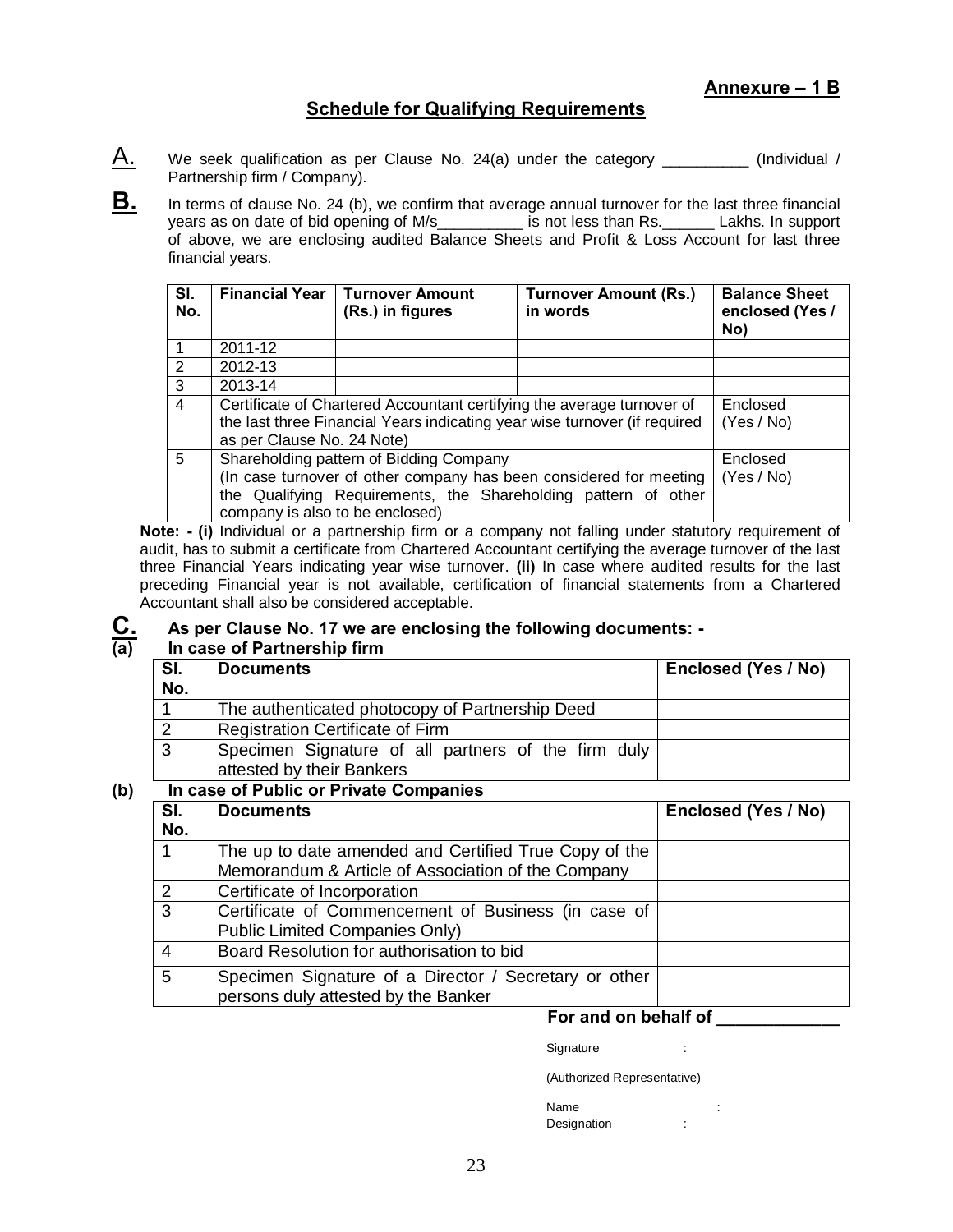#### **Annexure - II**

#### (ON BIDDERG LETTERHEAD) **STATEMENT OF DEVIATIONS/EXCLUSIONS**

### Bidder **S** Offer Ref No. Date

To, Addl. General Manager (C &M) NSPCL, CPP-II , DSP Complex, Durgapur, Dist-Burdwan, WB-713203

Dear Sir,

We declare that there are no deviations from the terms and conditions outlined in your Bidding documents.

Place: \_\_\_\_\_\_\_\_\_\_\_\_\_\_\_\_\_ Name \_\_\_\_\_\_\_\_\_\_\_\_\_\_\_\_\_\_\_\_\_

| Designation |  |
|-------------|--|
|             |  |

Common Seal or stamp \_\_\_\_\_\_\_\_\_\_\_\_\_\_\_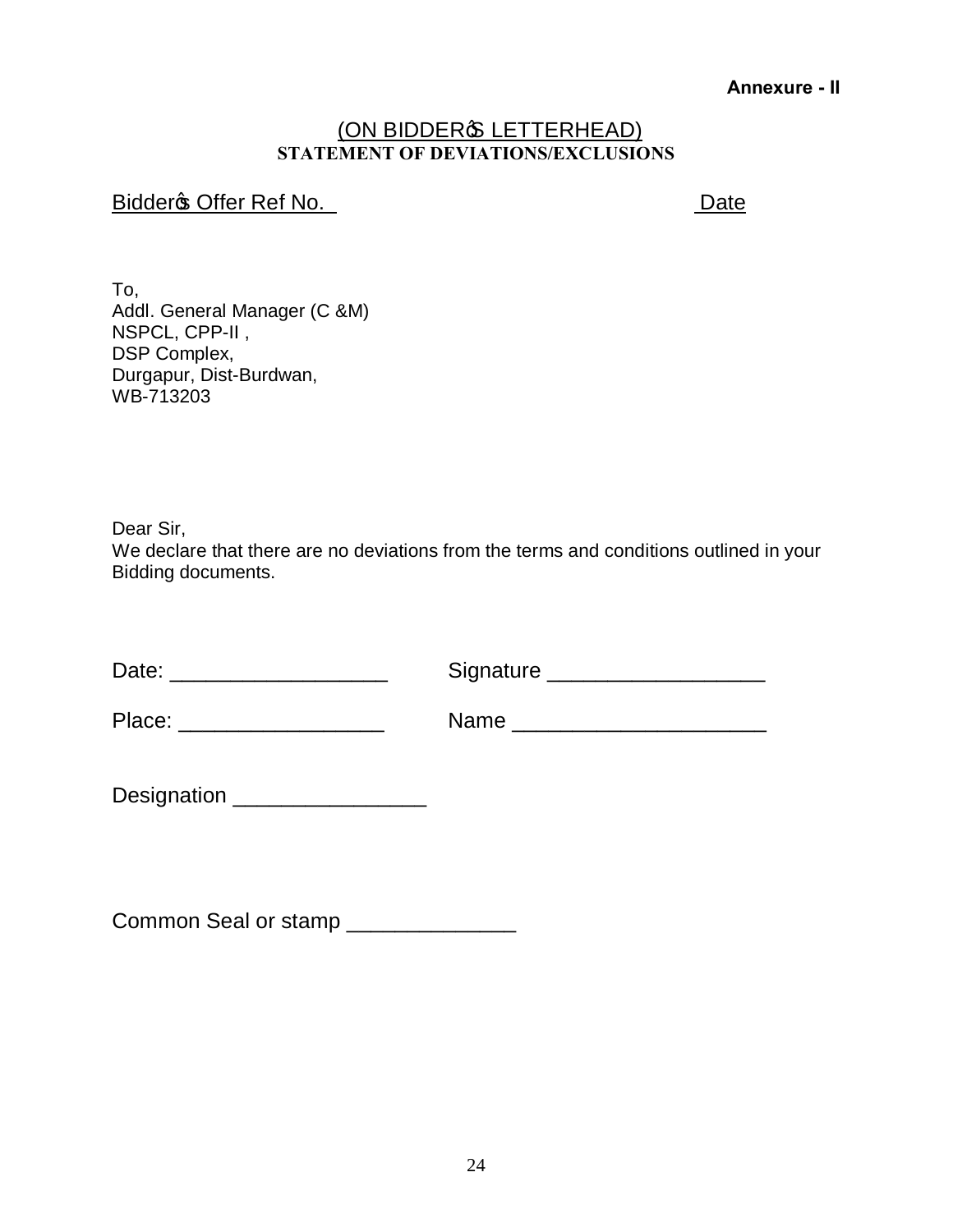### **CHECK LIST FOR SUBMISSION ALONG WITH DOCUMENTS**

### **Name of Bidder: Address: Address:**

| S <sub>1</sub> | Description of Check points                                                                                                                    | YES /             | Remarks                                                                                                                                                                             |
|----------------|------------------------------------------------------------------------------------------------------------------------------------------------|-------------------|-------------------------------------------------------------------------------------------------------------------------------------------------------------------------------------|
| N <sub>o</sub> |                                                                                                                                                | NO/NOT            |                                                                                                                                                                                     |
|                |                                                                                                                                                | <b>APPLICABLE</b> |                                                                                                                                                                                     |
| 1              | Submitted documents related to<br>Qualification requirements &<br>turnover details supporting your<br>eligibility, complete in all<br>respects |                   | 1. Audited balance sheet of last three<br>Financial Years showing business<br>turnover, Profit and Loss Account etc.<br>2. Undertaking for usage of Fly Ash ó<br><b>Annexure IV</b> |
| 2              | Whether submitted Bid Security<br>of required value as per<br>requirement of the bid document                                                  |                   | Bid Security for different quoted<br>quantities are different and required to<br>be submitted accordingly.                                                                          |
| 3              | Whether submitted separate<br>Demand Draft (DD) of<br>Rs.5000/- towards the cost of<br><b>Bid Documents</b>                                    |                   | <b>Required in case Bid Documents are</b><br>downloaded from websites.                                                                                                              |
| $\overline{4}$ | Whether the bidder has signed all<br>the pages of the bid with seal/<br>stamp                                                                  |                   |                                                                                                                                                                                     |
| 5              | Whether the Bidder Details at<br><b>Annexure – IX</b> have been filled<br>and submitted                                                        |                   |                                                                                                                                                                                     |

Date:

(**Name & Signature of Bidder**)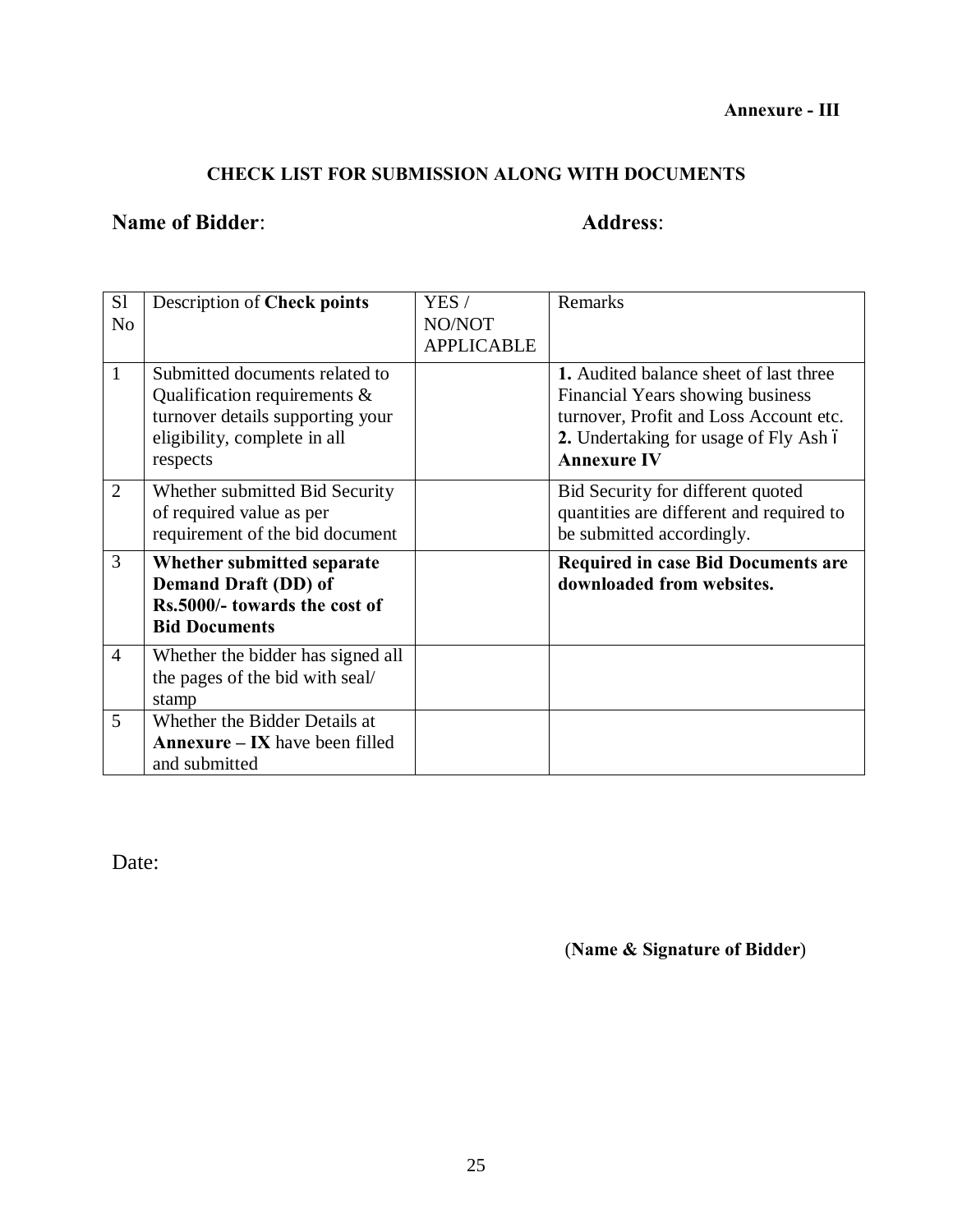**Annexure - IV**

#### **(On Official Letter head of the Buyer)**

Date :

To NTPC SAIL Power Co.Pvt.Ltd., CPP-II, DSP Complex, Durgapur, Dist-Burdwan, WB-713203

Subject: Undertaking for Usage of Fly Ash in Cement / construction / or other ash based Product / industry.

Dear Sir,

This is to certify that we M/s \_\_\_\_\_\_\_\_\_\_\_\_\_\_\_\_ the bidder for the NTPC SAIL Power Co.Pvt.Ltd., Durgapur Fly Ash against Bid Specification No\_\_\_\_\_\_\_\_\_\_\_\_\_\_\_\_\_\_\_\_\_, the Fly Ash, if allocated to us, shall be used in Cement manufacturing / construction / or other ash based product / industry.

Thanking you,

(Signature of authorized person)

(Name & Designation)

(Seal/ Stamp of Company)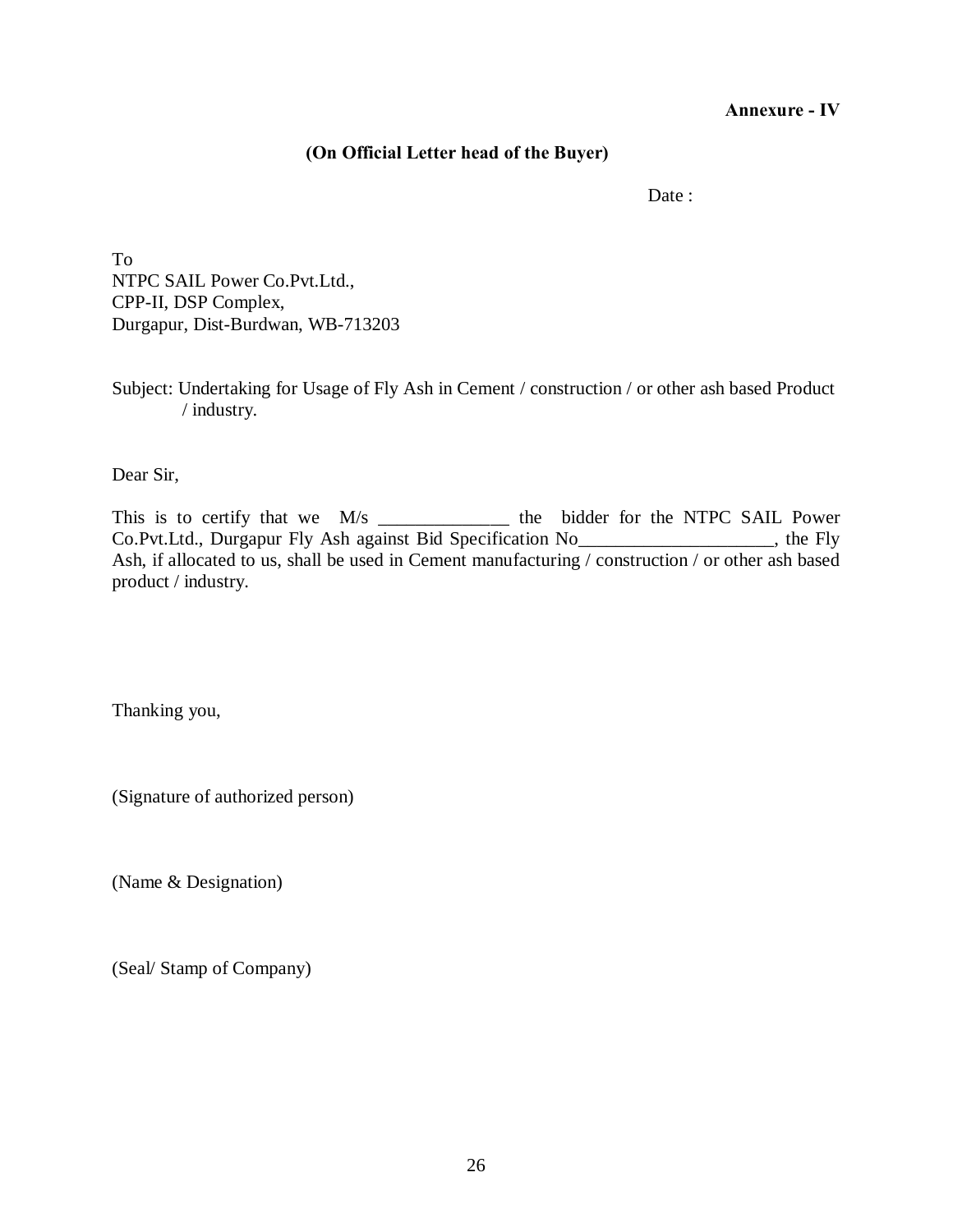Page  $1$  of  $1$ 

#### **Annexure - V**

#### **Proforma of BANK GUARANTEE FOR "CONTRACT PERFORMANCE GUARANTEE (CPG)"**

(To be stamped in accordance with Stamp Act) (The stamp paper should be in the name of issuing bank)

Date:

Ref. **Bank guarantee No. Bank guarantee No.** 

To, NTPC SAIL Power Co.Pvt.Ltd., CPP-II, DSP Complex, Durgapur, Dist-Burdwan, WB-713203

Dear Sirs,

In consideration of the NTPC SAIL Power Co.Pvt.Ltd. (hereinafter referred to as the "NSPCL", which expression shall unless repugnant to the context or meaning thereof includes its executers, administrators, successors and assigns) having accepted offer of purchase of fly ash by M/s............... with its Registered/Head office at .................... (hereinafter referred to as "Buyer", which expression shall unless repugnant to the context or meaning thereof includes its executers, administrators, successors and assigns) a contract by issue of NSPCL Durgapur's Letter of Acceptance No.........................dated.....................and the same having been unequivocally accepted by the Buyer resulting in a "CONTRACT" bearing No..................................for supply of fly ash and the Buyer having agreed to provide a contract performance guarantee for the faithfull performance of the entire contract equivalent to Rs...........................................................................(in figure and words) to the NSPCL.

We……….......................................................................................... (Name & Address), having our Head office at ……................................………….. and Branch office at ……………................................................... (hereinafter referred to as "Bank", which expression shall unless repugnant to the context or meaning thereof includes its executers, administrators, successors and assigns) do hereby guarantee and undertake to pay promptly to NSPCL, on demand any and all monies payable by the Buyer to the extent of .............. as aforesaid at any time upto......................... (DD/MM/YYYY) without any demur, reservation, contest, recourse or protest and /or without any reference to the Buyer. Any such demand made by NSPCL on the bank shall be conclusive and binding notwithstanding any difference between the NSPCL and the Buyer or any dispute pending before any court, tribunal or any other authority. The bank undertakes not to revoke this bank guarantee during its currency without previous consent of the NSPCL and further agrees that the guarantee herein contained shall continue to be enforceable till the NSPCL discharges this guarantee.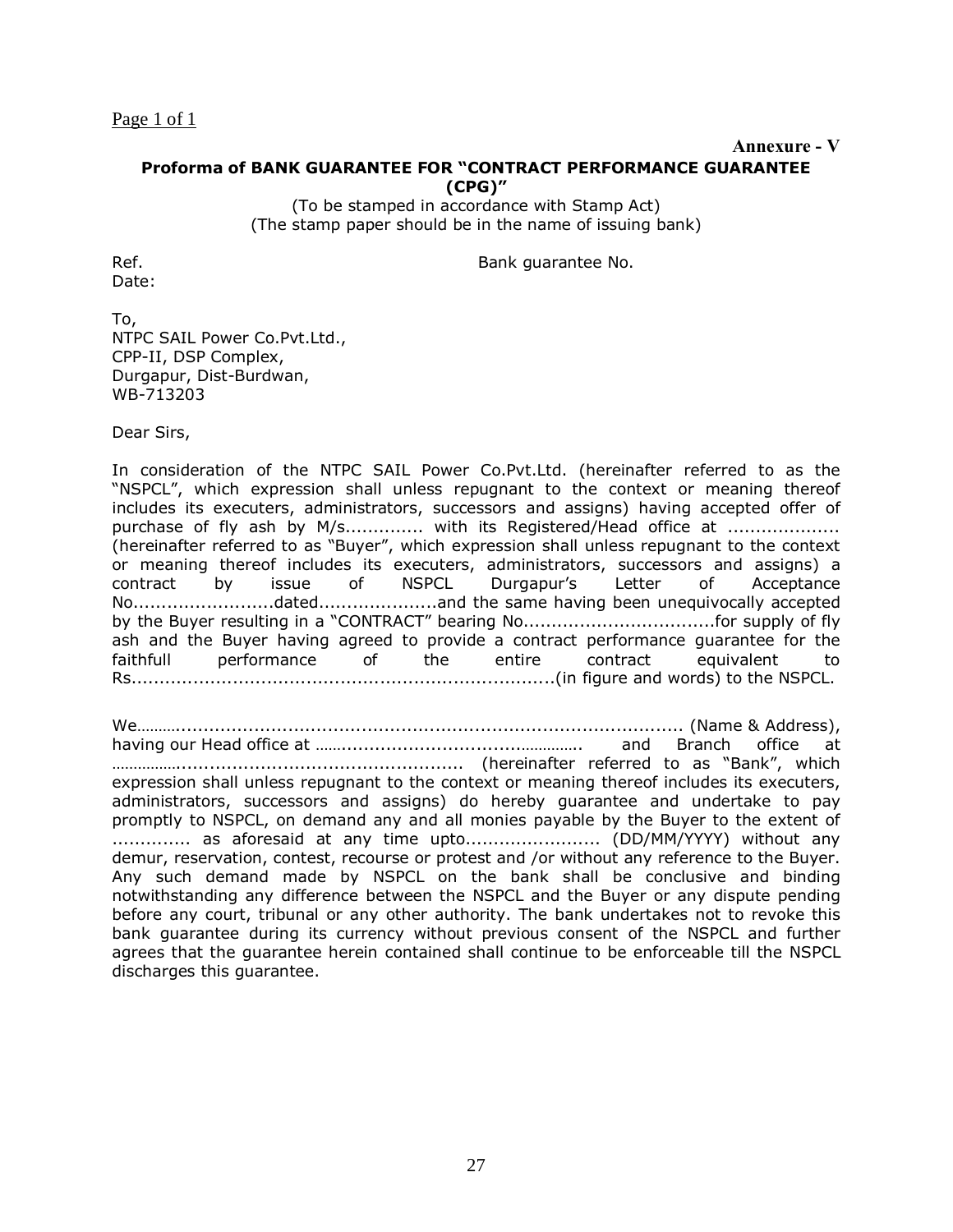#### Page 2 of 2

The NSPCL shall have the fullest liberty without affecting in anyway the liability of the bank under this guarantee from time to time to extend the time for performance of the contract by the Buyer. The NSPCL shall have the fullest liberty, without affecting this guarantee to postpone from time to time the exercise of any powers vested in them or of any right which they might have against the Buyer, and to exercise the same at any time any manner, and whether to enforce or to forbear or to enforce any covenants, contained or implied, in the contract between NSPCL and the Buyer or any other course of remedy or security available to the NSPCL. The bank shall not be released of its obligation under these presents by any exercise by the NSPCL of its liberty with reference to the matters aforesaid or any of them or by a reason of any other acts of omission or commission on the part of the NSPCL or any other indulgence shown by the NSPCL or by any other matters or thing whatsoever which under law would, but for this provision, have the effect of relieving the bank.

The bank also agrees that the NSPCL at its option shall be entitled to enforce this guarantee against the bank as a principal debtor, in the first instance without proceeding against the Buyer and notwithstanding any security or other guarantee that the NSPCL may have in relation to the Buyer's liabilities.

Notwithstanding anything contained herein above our liability under this guarantee is restricted to ..................... and it shall remain in force upto and including........................ and shall be extended from time to time for such period, as may be desired by M/s ............................. on whose behalf this guarantee has been given.

| Witness                        | (Signature)                       |
|--------------------------------|-----------------------------------|
| (Signature)                    |                                   |
| at                             |                                   |
| Witness                        | (Signature)                       |
| (Name)<br>(Signature)          | (Designation with Bank stamp)     |
| (Name)                         |                                   |
| <br>(Official Address)<br>Date | Attorney<br>Power of Attorney No. |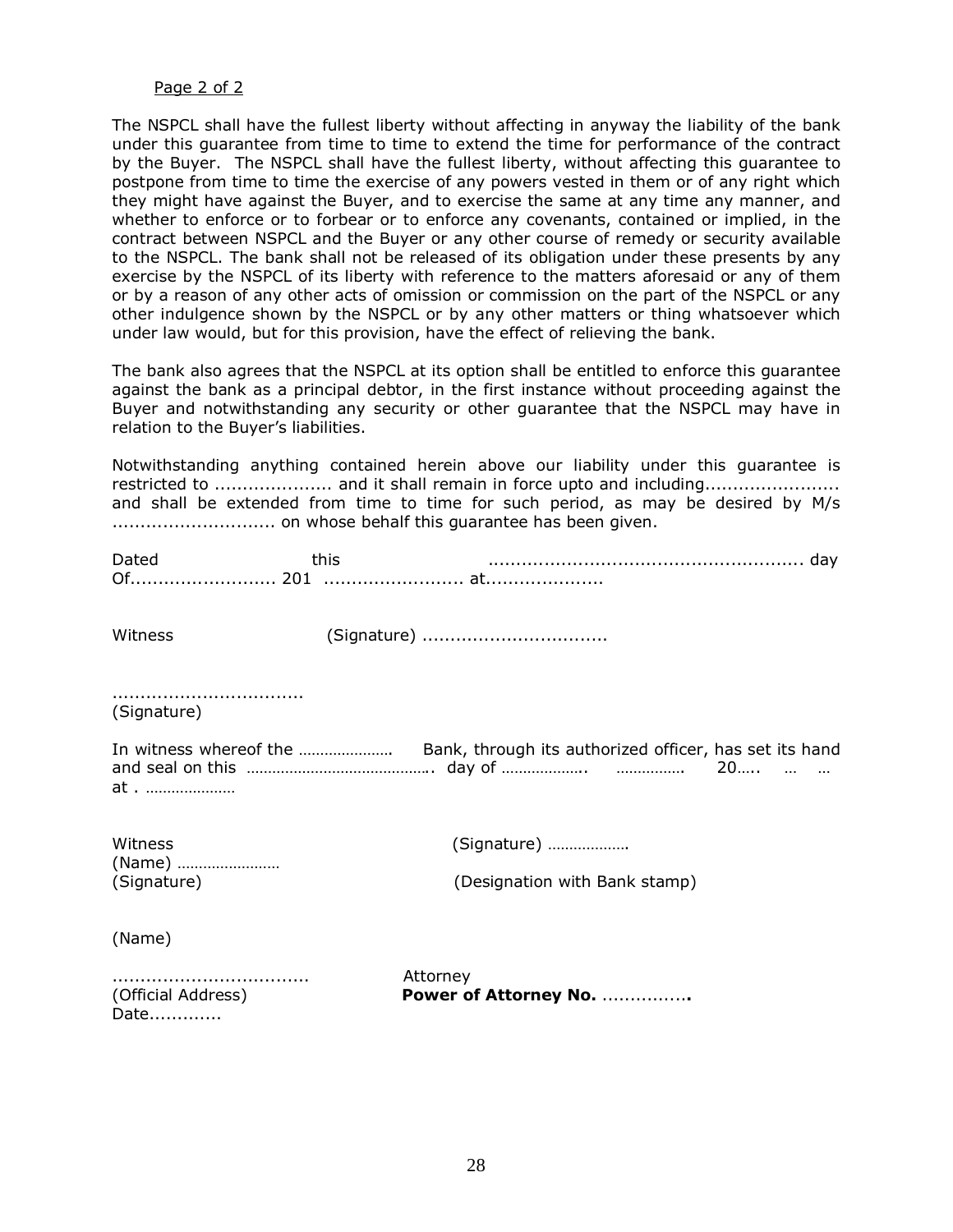|          | (Pro forma for extension of Bank Guarantee)<br>(To be stamped in accordance with Stamp Act) | Annexure – VI |
|----------|---------------------------------------------------------------------------------------------|---------------|
| Ref. No. | (The stamp paper should be in the name of issuing bank)<br>Date                             |               |
| To,      |                                                                                             |               |

NTPC SAIL Power Co.Pvt.Ltd., CPP-II, DSP Complex, Durgapur, Dist-Burdwan, WB-713203

Dear Sirs,

To,

Sub : Extension of Bank Guarantee No……………………………… dtd………………. for Rs………………… favouring yourselves, expiring on …………. Account of M/s……………………………….. in respect of contract No……………… dtd…………….. (hereinafter called "Original Bank Guarantee").

At the request of M/s……………………………………., We ……………………………….. bank, branch office at ……………………….. and having its head office at ………………….. do hereby extend our liability under the above mentioned guarantee No. ………………………. Dtd………….. for a further period of …………………………… years/months from ………………… to expire on ………………..

Except as provided above, all other terms and conditions of the original bank guarantee No…………….. dtd……………… shall remain unaltered and binding.

Please treat this as an integral part of the original guarantee to which it would be attached.

Yours faithfully,

For………………………….. Manager / Agent / Accountant

Power of Attorney No...................... Dtd………….. Seal of the Bank

NOTE : The stamp paper of appropriate value should be purchased in the name of the bank who has issued bank guarantee.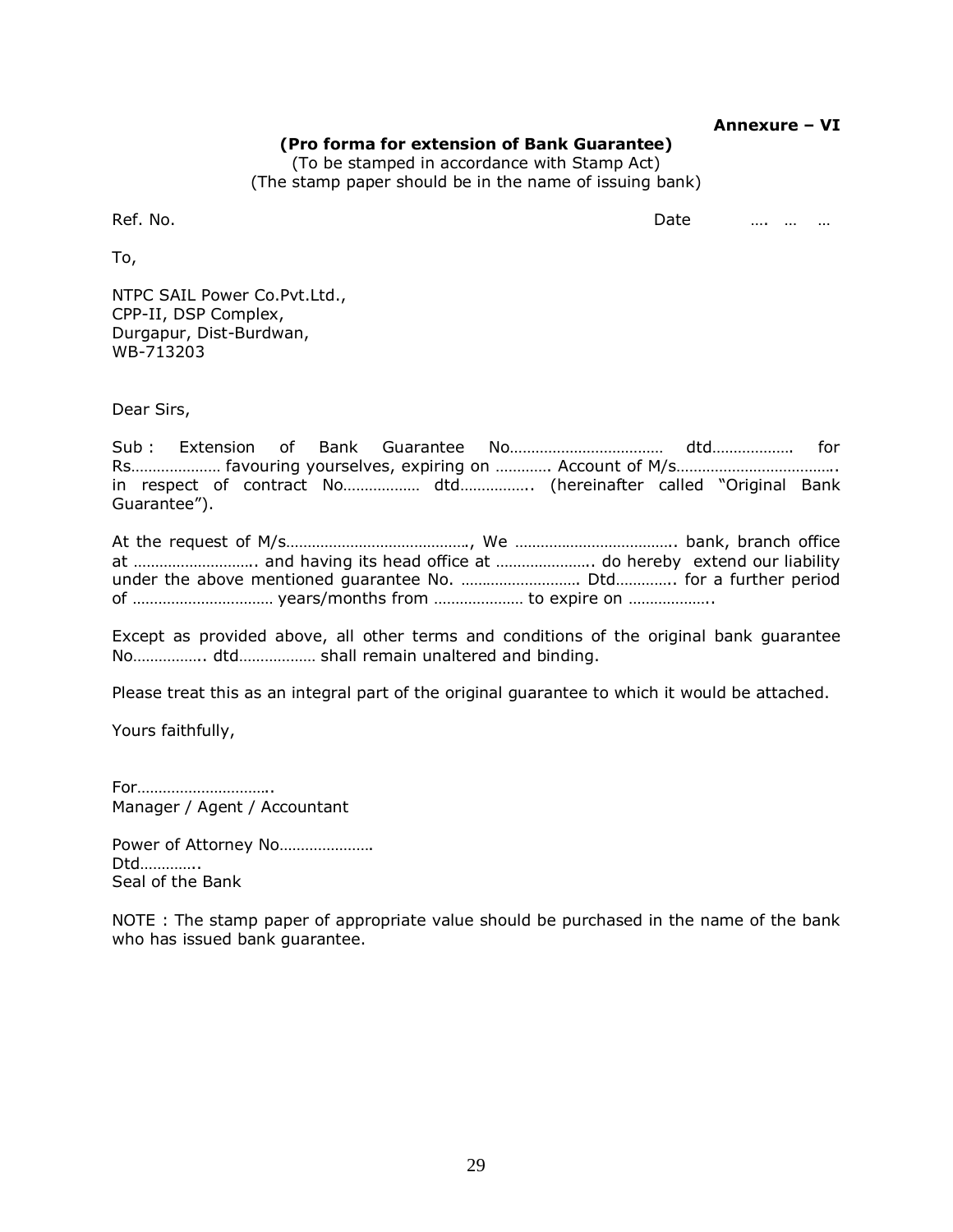#### **Annexure – VII**

#### **(Pro forma of Bank Guarantee for "Bid Security")**

(To be stamped in accordance with Stamp Act) (The stamp paper should be in the name of issuing Bank)

Ref. Bank guarantee No. .......................................

Date .................................

NTPC SAIL Power Co.Pvt.Ltd., CPP-II, DSP Complex, Durgapur, Dist-Burdwan, WB-713203

Dear Sirs,

|  |  |  |  | In accordance with your invitation to bid under your specification No. |  |  |
|--|--|--|--|------------------------------------------------------------------------|--|--|
|  |  |  |  |                                                                        |  |  |
|  |  |  |  |                                                                        |  |  |
|  |  |  |  |                                                                        |  |  |

As an unconditional and irrevocable Bank guarantee being the bid guarantee for an amount of ................. valid for **210** days from ................... (date of Bid Opening) shall be submitted by the Bidder as a condition precedent for participation in the said bid, which amount is liable to be forfeited on the happening of any contingencies mentioned in the bid documents.

We, the ……… .Bank at …………………………… having our Head office at …………………… and Branch office at ………….. ……. (hereinafter referred to as "Bank", which expression shall unless repugnant to the context or meaning thereof includes its executers, administrators, successors and assigns) do hereby guarantee and undertake to pay promptly to NSPCL, on demand by NSPCL, the amount of Rs.................... (in figures abd words) up to \_\_\_\_\_\_\_\_\_\_(within days/months) without any demur, reservation, protest, contest and recourse or without any reference to the bidder. Any such demand made by said "NSPCL" shall be conclusive final and binding on us irrespective of any dispute or difference between the bidder and the NSPCL, pending before any court tribunal and/or any other authority.

This guarantee shall be irrevocable and shall remain valid upto ......................... The Bank undertakes not to revoke this Bank guarantee during its currency. If any further extension of this guarantee is required the same shall be extended to such required period on receiving the instructions from M/s ……………. On whose behalf this guarantee is issued.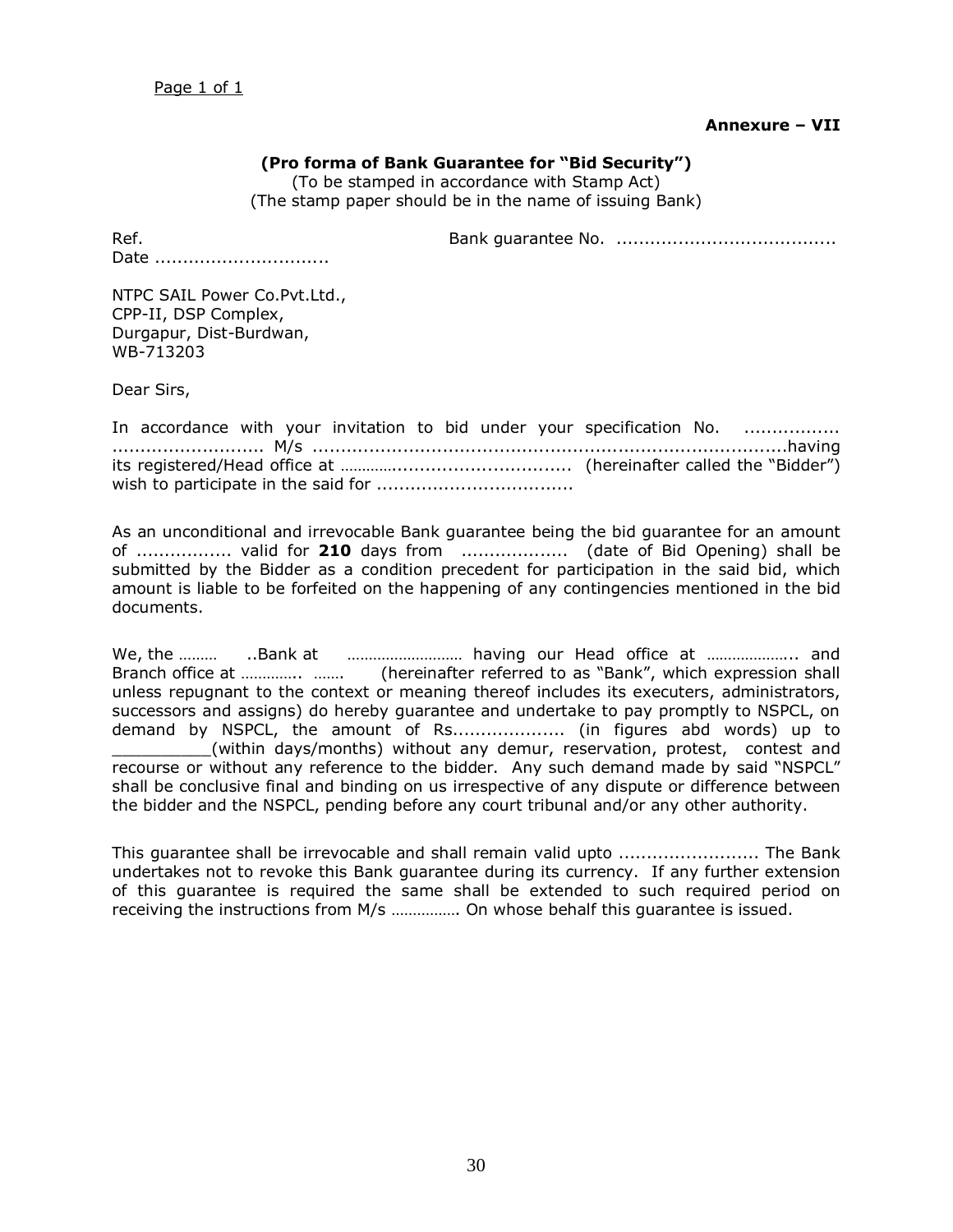Page 2 of 2

In witness whereof the …………………. Bank, through its authorized officer, has set its hand and seal on this …………………………………….. day of ……………….. …….... 20…....... ................…… at ..................

(Name) ……………………

Witness (Signature) ……………….

(Signature) (Designation with Bank stamp)

(Name)

................................... Attorney Date.............

(Official Address) **Power of Attorney No.** ...............**.**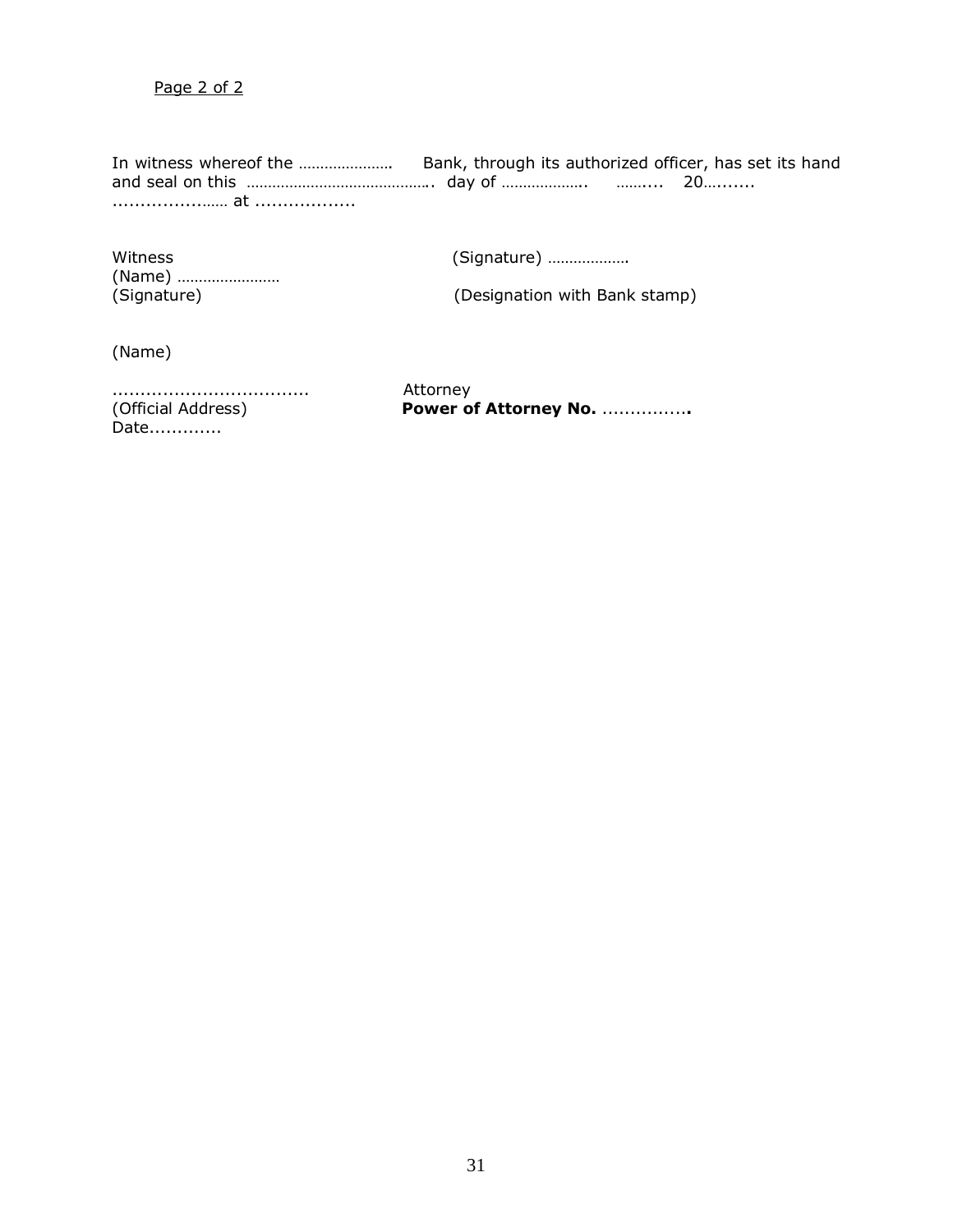#### **Annexure – VIII**

#### **List of the Banks**

#### **SUBMISSION OF BANK GUARANTEE FOR BID SECURITY**

#### **UPDATED SCHEDULED COMMERCIAL BANK LIST**

#### **A SBI AND ASSOCIATES**

- 1. State Bank of India
- 2. State Bank of Bikaner & Jaipur
- 3. State Bank of Hyderabad
- 4. State Bank of Mysore
- 5. State Bank of Patiala
- 6. State Bank of Travancore

#### **B NATIONALISED BANKS**

- 1. Allahabad Bank
- 2. Andhra Bank
- 3. Bank of India
- 4. Bank of Maharashtra
- 5. Canara Bank
- 6. Central Bank of India
- 7. Corporation Bank
- 8. Dena Bank
- 9. Indian Bank
- 10. Indian Overseas Bank
- 11. Oriental Bank of Commerce
- 12. Punjab National Bank
- 13. Punjab & Sind Bank
- 14. Syndicate Bank
- 15. Union Bank of India
- 16. United Bank of India
- 17. UCO Bank
- 18. Vijaya Bank
- 19. Bank of Baroda

#### **C SCHEDULED PRIVATE BANKS (INDIAN BANKS)**

- 1. Catholic Syrian Bank
- 2. City Union Bank
- 3. Dhanlaxmi Bank Ltd.
- 4. Federal Bank Ltd
- 5. Jammu & Kashmir Bank Ltd
- 6. Karnataka Bank Ltd
- 7. Karur Vysya Bank Ltd
- 8. Lakshmi Vilas Bank Ltd
- 9. Nainital Bank Ltd
- 10. Kotak Mahindra Bank
- 11. Ratnakar Bank Ltd
- 12. South Indian Bank Ltd
- 13. Tamilnad Mercantile Bank Ltd
- 14. ING Vysya Bank Ltd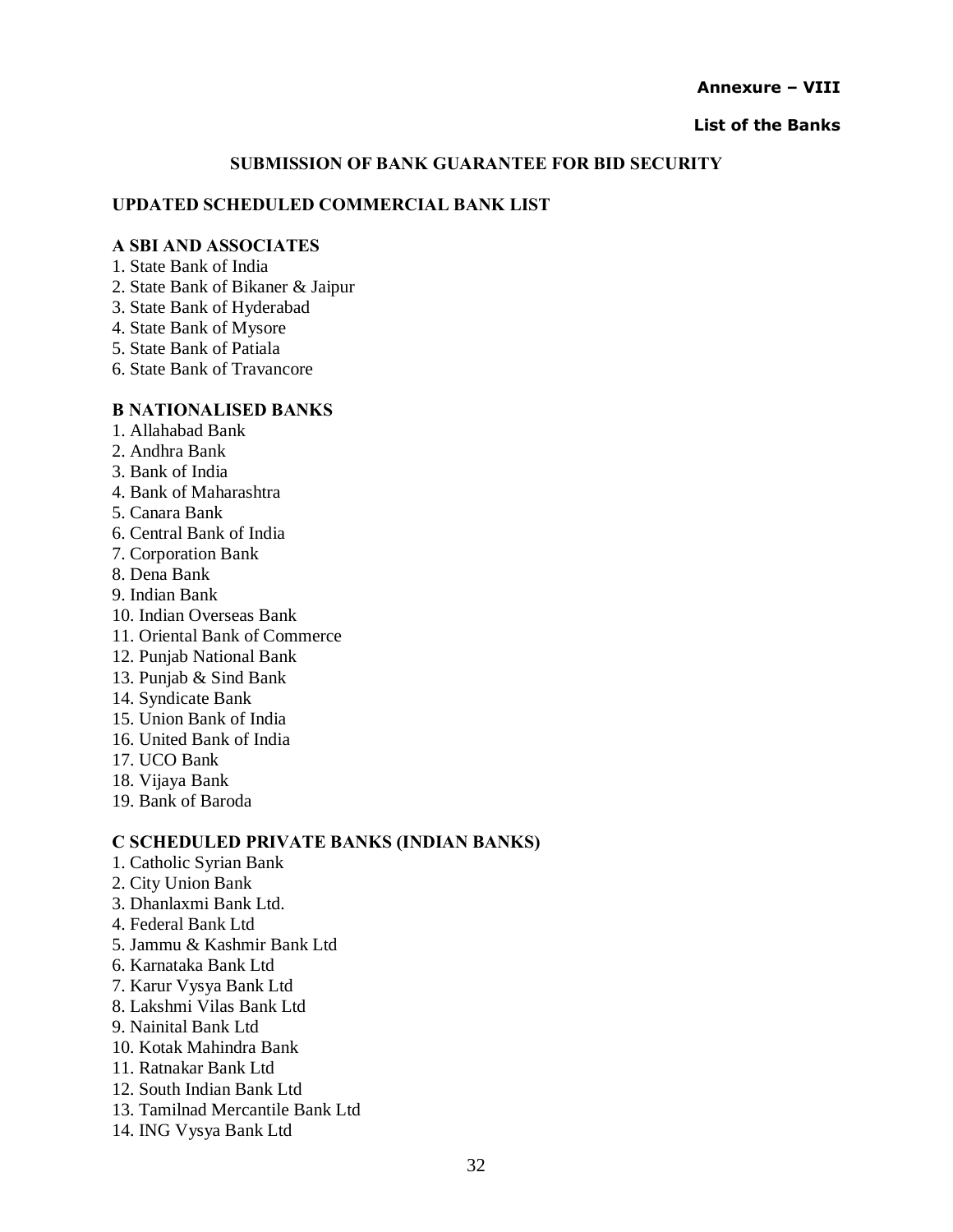- 15. Axis Bank Ltd.
- 16. IndusInd Bank Ltd
- 17. ICICI Bank
- 18. HDFC Bank Ltd.
- 19. Development Credit Bank Ltd
- 20. Yes Bank Ltd

#### **D SCHEDULED PRIVATE BANKS (FOREIGN BANKS)**

- 1. Abu Dhabi Commercial Bank Ltd
- 2. Bank of America NA
- 3. Bank of Bahrain & Kuwait B.S.C.
- 4. Mashreq Bank p.s.c.
- 5. Bank of Nova Scotia
- 6. Crédit Agricole Corporate and Investment Bank
- 7. BNP Paribas
- 8. Barclays Bank
- 9. Citi Bank N.A.
- 10. Deutsche Bank A.G.
- 11. The HongKong Shangai Banking Corporation Ltd
- 12. HSBC Bank Oman S.A.O.G.
- 13. Societe Generale
- 14. Sonali Bank Ltd.
- 15. Standard Chartered Bank
- 16. J.P. Morgan Chase Bank
- 17. State Bank of Mauritus Ltd.
- 18. DBS Bank Ltd.
- 19. Bank of Ceylon
- 20. Bank Internasional Indonesia
- 21. Arab Bangladesh Bank
- 22. Shinhan Bank.
- 23. Chinatrust Commercial Bank.
- 24. Mizuho Corporate Bank Ltd
- 25. Krung Thai Bank Public Company Ltd.
- 26. Antwerp Diamond Bank N.V.
- 27. The Bank of Tokyo-Mitsubishi UFJ Limited.
- 28. Austalia & Newzealand Banking Group Limited ( upto 31.03.2014)

#### **E OTHER PUBLIC SECTOR BANKS**

1. IDBI Bank Ltd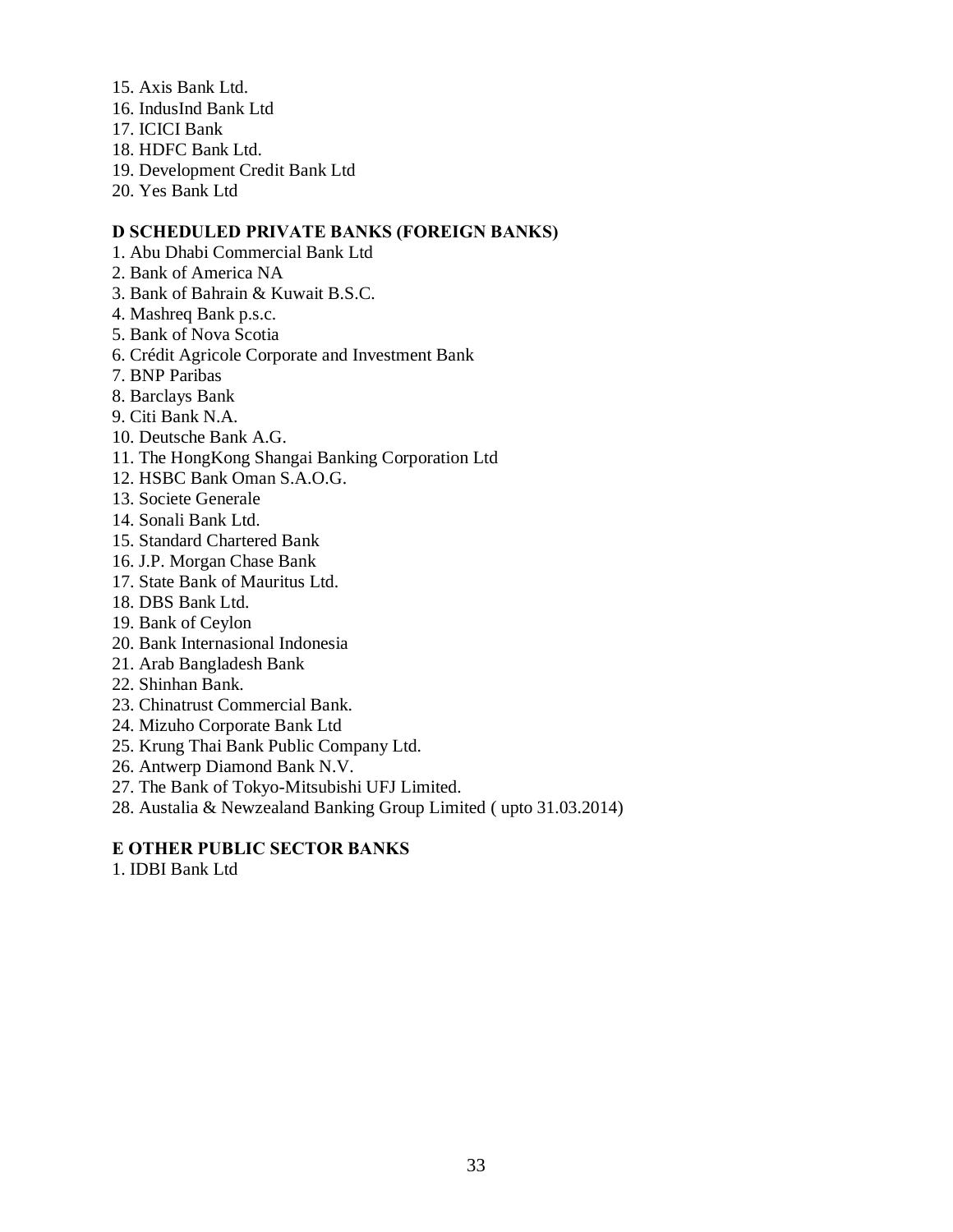#### **SUBMISSION OF BANK GUARANTEE AS CONTRACT PERFORMANCE GUARANTEE**

#### **UPDATED SCHEDULED COMMERCIAL BANK LIST**

#### **A SBI AND ASSOCIATES**

- 1. State Bank of India
- 2. State Bank of Bikaner & Jaipur
- 3. State bank of Hyderabad
- 4. State Bank of Mysore
- 5. State Bank of Patiala
- 6. State Bank of Travancore

#### **B NATIONALISED BANKS**

- 1. Allahabad Bank
- 2. Andhra Bank
- 3. Bank of India
- 4. Bank of Baroda
- 5. Bank of Maharashtra
- 6. Canara Bank
- 7. Central Bank of India
- 8. Corporation Bank
- 9. Dena Bank
- 10. Indian Bank
- 11. Indian Overseas Bank
- 12. Oriental Bank of Commerce
- 13. Punjab National Bank
- 14. Punjab & Sind Bank
- 15. Syndicate Bank
- 16. Union Bank of India
- 17. United Bank of India
- 18. UCO Bank
- 19. Vijaya Bank

#### **C SCHEDULED FOREIGN BANKS**

- 1. Bank of America NA
- 2. BNP Paribas
- 3. Crédit Agricole Corporate and Investment Bank
- 4. Citi Bank N.A.
- 5. Deutsche Bank A.G
- 6. The HongKong and Shangai Banking Corporation Ltd
- 7. Standard Chartered Bank.
- 8. Societe Generale
- 9. Barclays Bank
- 10. Bank of Nova Scotia
- 11. DBS Bank Ltd.
- 12. The Bank of Tokyo óMitsubishi UFJ Ltd.
- 13. Mizuho Corporate Bank Ltd (upto 31.03.2014)
- 14. Austalia & Newzealand Banking Group Limited ( upto 31.03.2014) .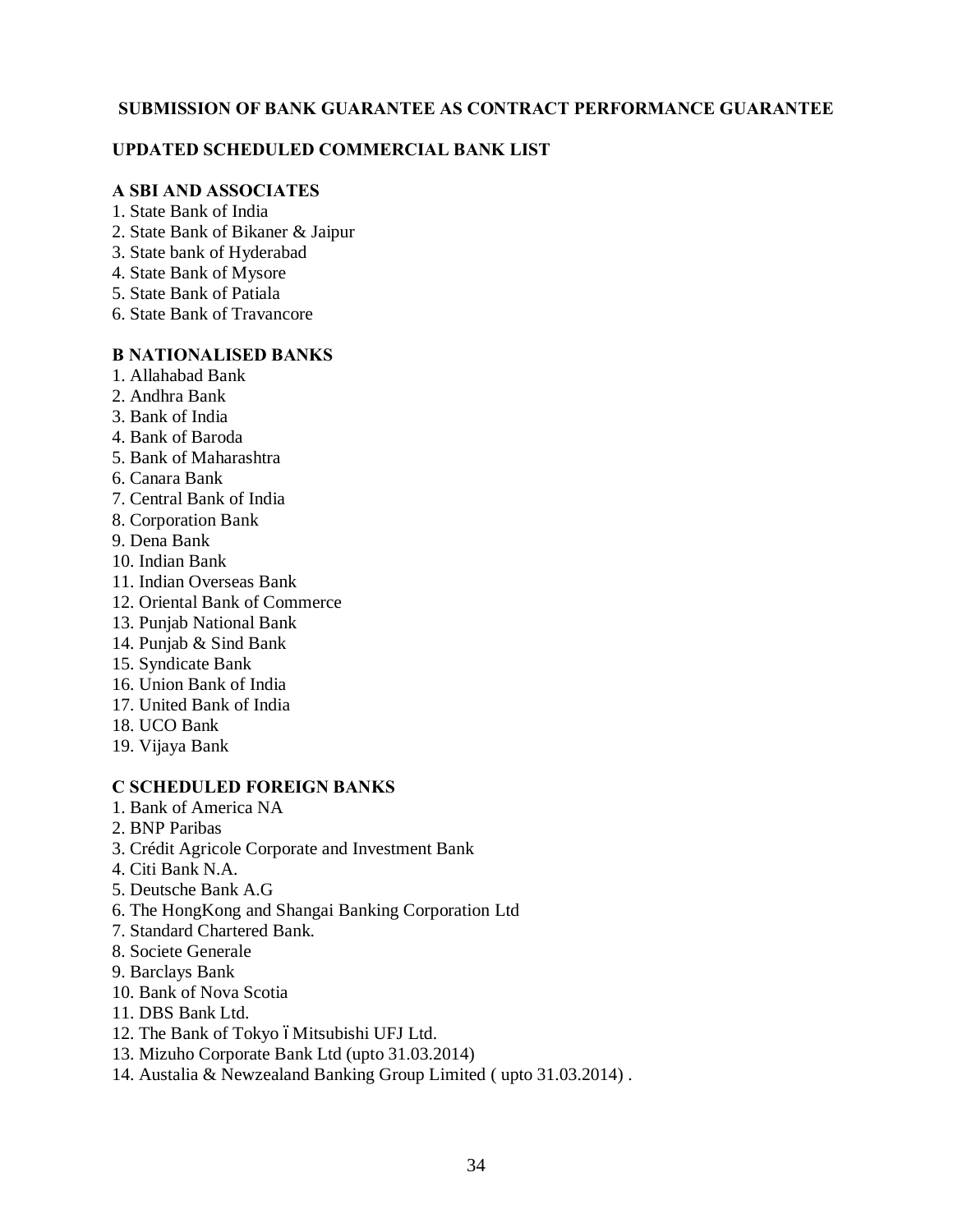### **D SCHEDULED PRIVATE BANKS**

- 1. ING Vysya Bank Ltd
- 2. ICICI Bank Ltd
- 3. HDFC Bank Ltd
- 4. Axis Bank Ltd.
- 5. Yes Bank Ltd. (Up to 30.09.2015)
- 6. IndusInd Bank Ltd. (upto  $30.06.2014$ )

### **E OTHER PUBLIC SECTOR BANKS**

1. IDBI Bank Ltd .

-------------------------------------------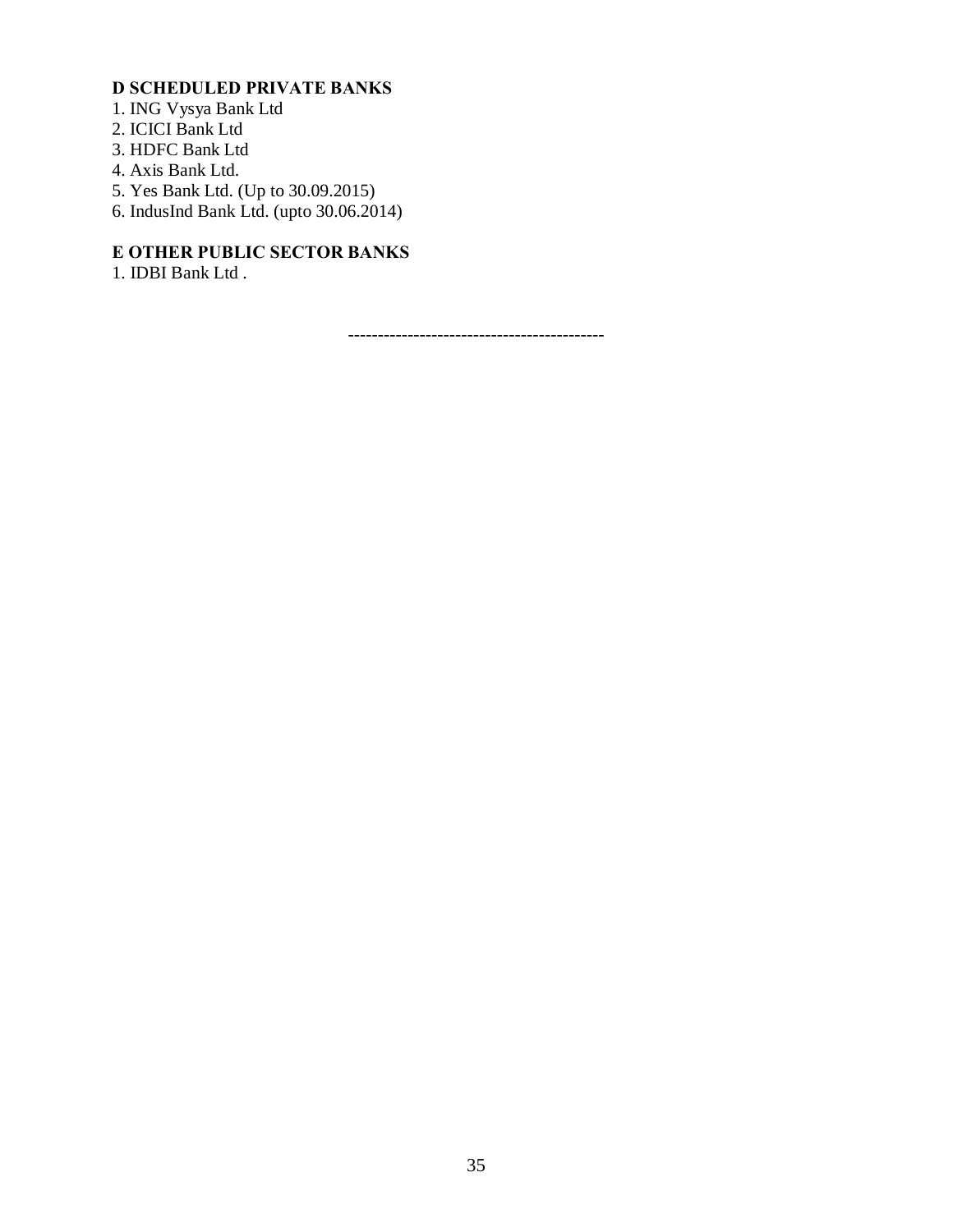(On official letter head of the Company)

### **Bidder Details**

(For submission along with documents)

| SI. No.          | <b>Description</b>               | <b>Details</b> |
|------------------|----------------------------------|----------------|
| $\mathbf 1$      | Name of the Bidder               |                |
| $\overline{2}$ . | Status (Company / Individual /   |                |
|                  | Partnership firm)                |                |
| 3                | <b>Registered Address</b>        |                |
|                  |                                  |                |
|                  |                                  |                |
|                  | Telephone No.                    |                |
|                  | Fax No.                          |                |
| $\overline{4}$   | <b>Communication Address</b>     |                |
|                  |                                  |                |
|                  |                                  |                |
|                  |                                  |                |
|                  | Telephone No.                    |                |
|                  | Fax No.                          |                |
| 5                | LST / CST / TIN No.              |                |
| $\overline{6}$   | Shipping Address for Fly Ash     |                |
|                  |                                  |                |
|                  |                                  |                |
|                  |                                  |                |
|                  |                                  |                |
|                  | <b>Authorised Person Details</b> |                |
| 1                | Name of the Authorised Person    |                |
| $\overline{2}$   | Designation                      |                |
| $\overline{3}$   | <b>Address for Communication</b> |                |
|                  |                                  |                |
|                  |                                  |                |
|                  |                                  |                |
| $\overline{4}$   | Telephone No.                    |                |
| $\overline{5}$   | Fax No.                          |                |
| $\overline{6}$   | Email Id                         |                |

### **For and on behalf of \_\_\_\_\_\_\_\_\_\_\_\_\_\_**

#### Signature : the state of the state of the state of the state of the state of the state of the state of the state of the state of the state of the state of the state of the state of the state of the state of the state of th

(Authorized Representative)

Name :<br>Designation : Designation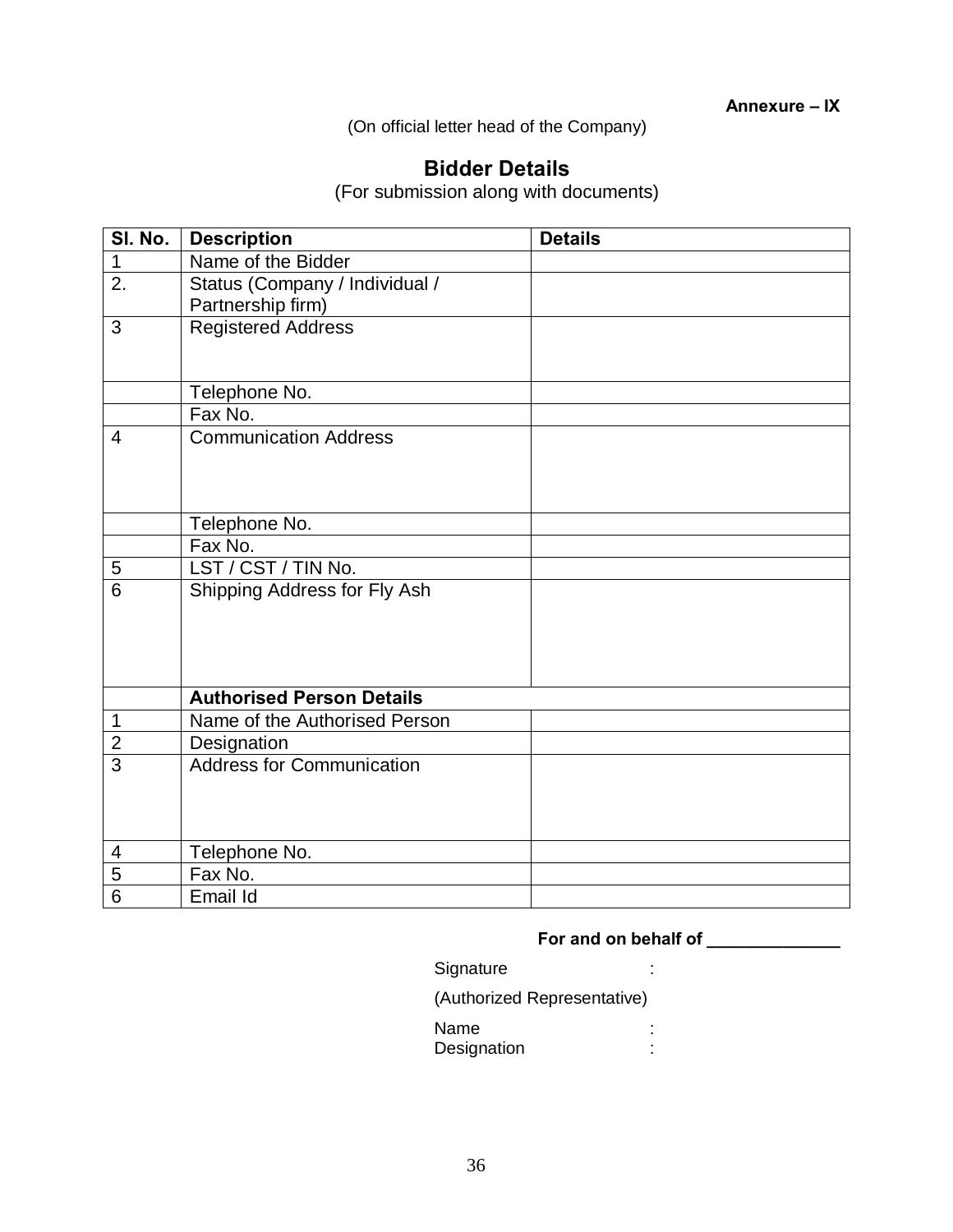#### **Annexure –X**

### **Form of Acceptance of Fraud Policy**

**(On Official Letter head of the Buyer)**

*NIT NO.C&M/D/ NIT NO.C&M/D/ dated:* $\tilde{0}$  $\tilde{0}$  $\tilde{0}$ *i* $\tilde{0}$ *i* $\tilde{0}$ *i* $\tilde{0}$ *i* $\tilde{0}$ *i* $\tilde{0}$ *i* $\tilde{0}$ *i* $\tilde{0}$ *i* $\tilde{0}$ *i* $\tilde{0}$ *i* $\tilde{0}$ *i* $\tilde{0}$ *i* **\til** 

*Name OF ITEM :*

To

NSPCL, DURGAPUR

Ladies and/or Gentleman,

 We have read the contents of the Fraud policy of NSPCL displayed on its tender website http://www.nspcl.co.in and undertake that we along with our associate / collaborator / subcontractors / sub-vendors / consultants / service providers shall strictly abide by the provisions of the Fraud policy of NSPCL.

| Yours faithfully, | (Signature)    |                            |
|-------------------|----------------|----------------------------|
| Date: $/$ /       | (Printed Name) | -------------------------- |
| Place:            | (Designation)  |                            |
|                   | (Common Seal)  |                            |